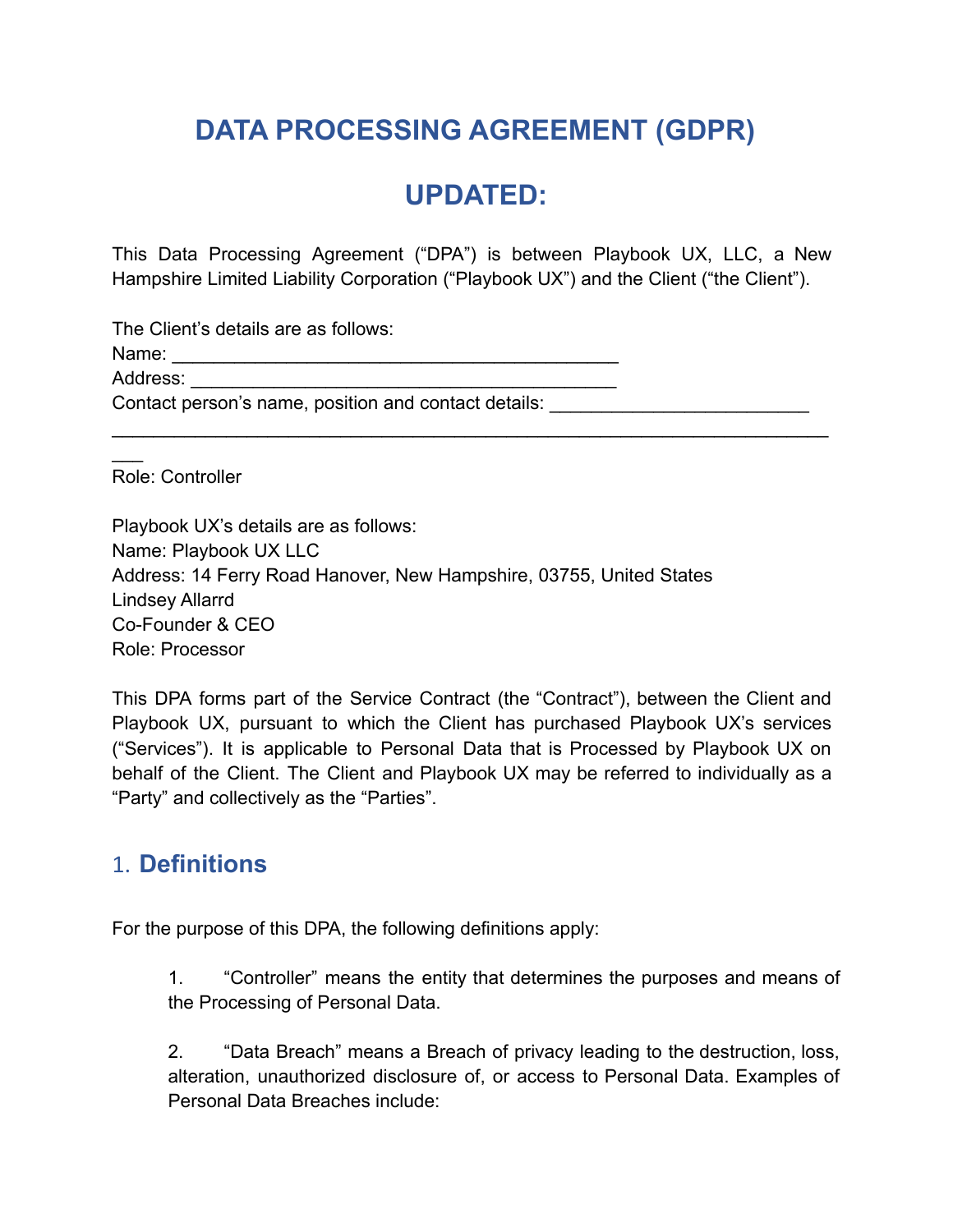- access by an unauthorized third party;
- deliberate or accidental action (or inaction) by a Controller or Processor;
- sending Personal Data to an incorrect recipient;
- computing devices containing Personal Data being lost or stolen;
- alteration of Personal Data without permission;
- loss of availability of Personal Data.

3. "Data Subject" means any identified or identifiable natural person whose Personal Data is Processed.

4. "GDPR" means: (i) the EU General Data Protection Regulation (2016/679) and any implementing laws in each EU member state as they may be amended from time to time, and (ii) the United Kingdom's Data Protection Act 2018 (or "UK GDPR") and any implementing laws in the United Kingdom when the Client is based in the UK.

5. "Personal Data" means data that may be connected, directly or indirectly to individuals, such as unique personal identifiers, account names purchasing history, internet activity, which is provided by the Client to Playbook UX or collected, accessed, stored or otherwise processed by Playbook UX in connection with the Services.

6. "Processing" means collecting, recording, organizing, structuring, storing, adapting or altering, retrieving, consulting, using, disclosing by transmission, disseminating or otherwise making available, combining, restricting, erasing or destroying Personal Data.

7. "Processor" means the entity that is responsible for Processing Personal Data on behalf of a Controller.

8. "Services" means the services that Playbook UX provides to the Client through the online platform <https://www.playbookxux.com>, namely, feedback gathering services from targeted audiences;

9. "Special categories of data" or "Sensitive data" means Personal Data revealing racial or ethnic origin, political opinions, religious or philosophical beliefs, or trade union membership, genetic data, or biometric data for the purpose of uniquely identifying a natural person, data concerning health or a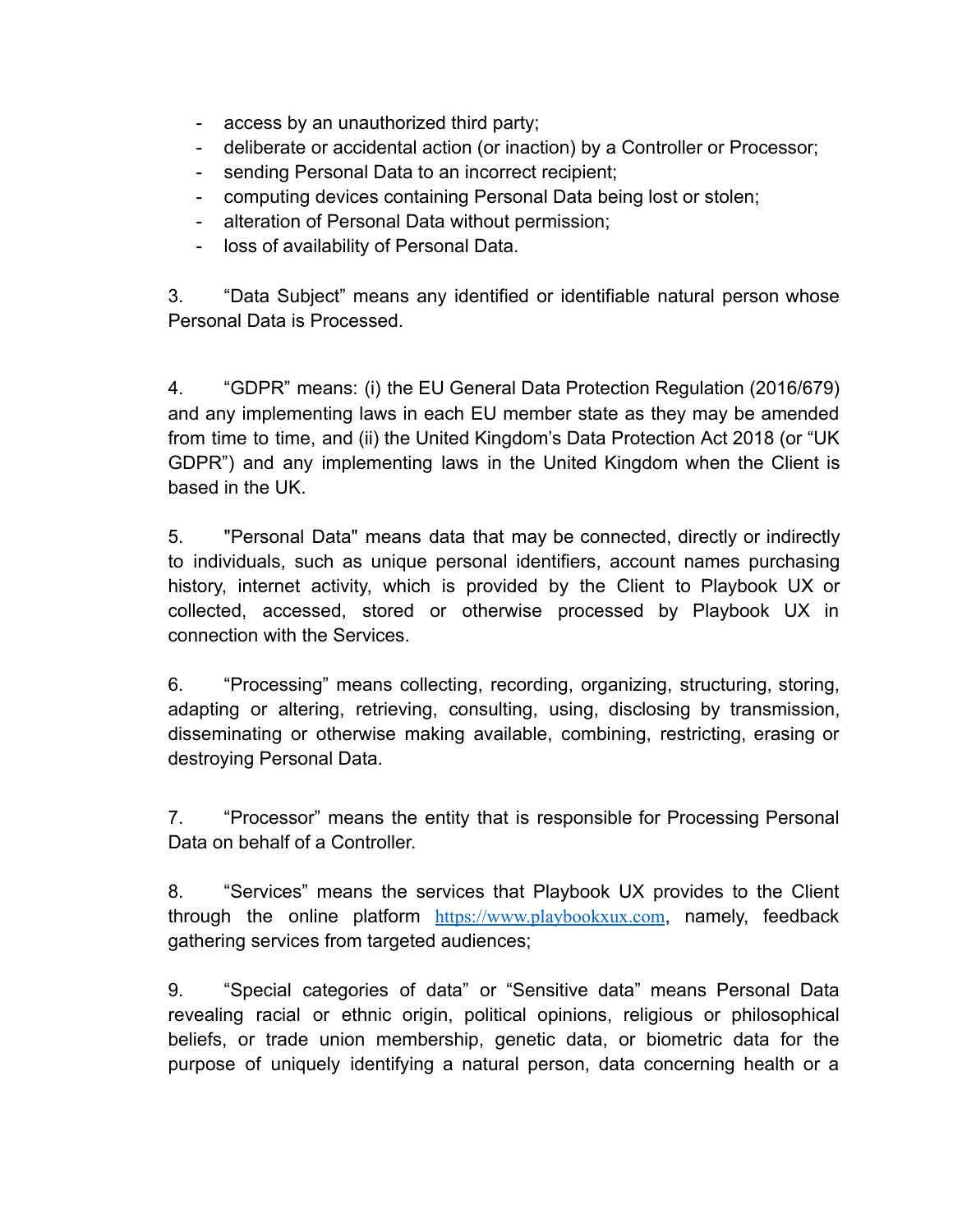person's sex life or sexual orientation, or data relating to criminal convictions and offences.

10. "Standard Contractual Clauses" means the European standard contractual clauses (controllers to processors modules) for the transfer of Personal Data to third countries set out in the EU Commission Decision of 4 June 2021.

11. "Subprocessor" means any third-party appointed by Playbook UX to process the Personal Data on behalf of the Client in connection with the Services.

12. "Supervisory Authority" is an independent public authority tasked with ensuring Personal Data is handled appropriately, and with monitoring compliance with the GDPR.

## 2. **Processing of Personal Data**

#### 2.1. **Processing under the exclusive instructions of the Client**

The Parties acknowledge and agree that the Client is the Controller and Playbook UX is the Processor.

The Agreement shall apply to all activities within the scope of the Service Contract in the context of which Playbook UX or any Subprocessor may process the Personal Data.

Playbook UX shall only Process Personal Data on behalf of and in accordance with the Client's documented instructions. In other words, all Processing activities carried out by Playbook UX for the Client will aim at:

providing the Services defined in this Contract;

- complying with other documented reasonable instructions provided by the Client (e.g., via contacting Playbook UX's customer chat and email support) where such instructions are consistent with the terms of the Contract; and

- complying with the GDPR.

Should Playbook UX wish to use the Client's Personal Data for the purposes that are not specified in this DPA, Playbook UX shall request the Client to provide prior authorization in writing and conclude relevant agreements with the Client.

When the Personal Data is transmitted by the Client to Playbook UX, the Client shall have sole responsibility for the accuracy and quality of Personal Data and for the means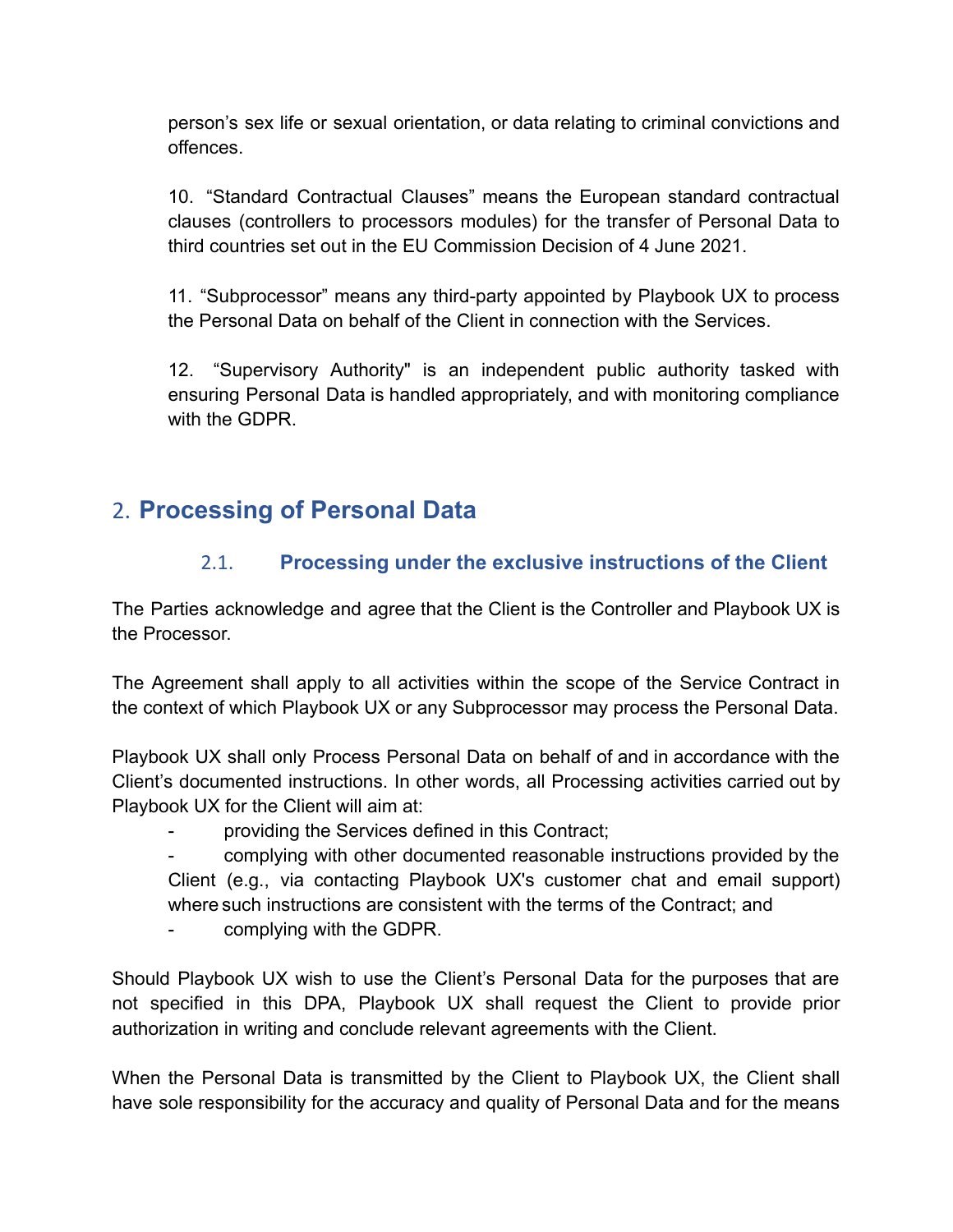by which the Client acquired Personal Data, including compliance with any lawfulness requirements.

#### 2.2. **Details on the Processing of Personal Data**

The general objective of the Processing is to enable the Client to receive and Playbook UX to facilitate the provision of the Services by Playbook UX to the Client.

The nature of the Processing activities is to record audio and video of Data Subjects' screen and voice (during unmoderated studies), as well as their faces (during moderated studies) whenever they take part in a test, as well as collecting survey question data points.

The Client determines under its responsibility the purposes of the Processing activities, which are to (i) allow the Client to watch videos of Data Subjects interacting with their products as they speak their thoughts aloud, (ii) to view transcripts alongside video recordings and clips of important moments in the use of the Client's products by Data Subjects, and (iii) to be provided with comprehensive dashboards that streamline qualitative and quantitative synthesis.

The sources of collection the Personal Data by Playbook UX may be Personal Data that has been previously collected by the Client and that is transferred to Playbook UX in the context of the Services ("Bring your own Participants scenario"). In addition, the sources of collection may also consist in Personal Data that Playbook UX has previously collected from non-EU residents ("Playbook UX Participants scenario").

The personal Data or categories of Personal Data that is Processed in the "Bring your own Participants" is the following: (a) first name, (b) screen images, (c) sound and video recordings, (d) answer to Clients' questions, I device and operating system,, and other content or data in electronic form stored or transmitted by the Client to Playbook UX).

The Personal Data or categories of Personal Data that is Processed in the "Playbook UX Participants scenario" is (a) first name, (b) gender, (c) age, (d) location, I ethnicity, (f) household income, (g) job title, (h) industry, (i) company size, (j) seniority, (k) device & operating system, (l) answer to Clients' questions, (m) screen images, and (n) sound and video recordings

Special categories of Personal Data may be Processed according to this Agreement, including, information about the Data Subject's religious beliefs and ethnicity.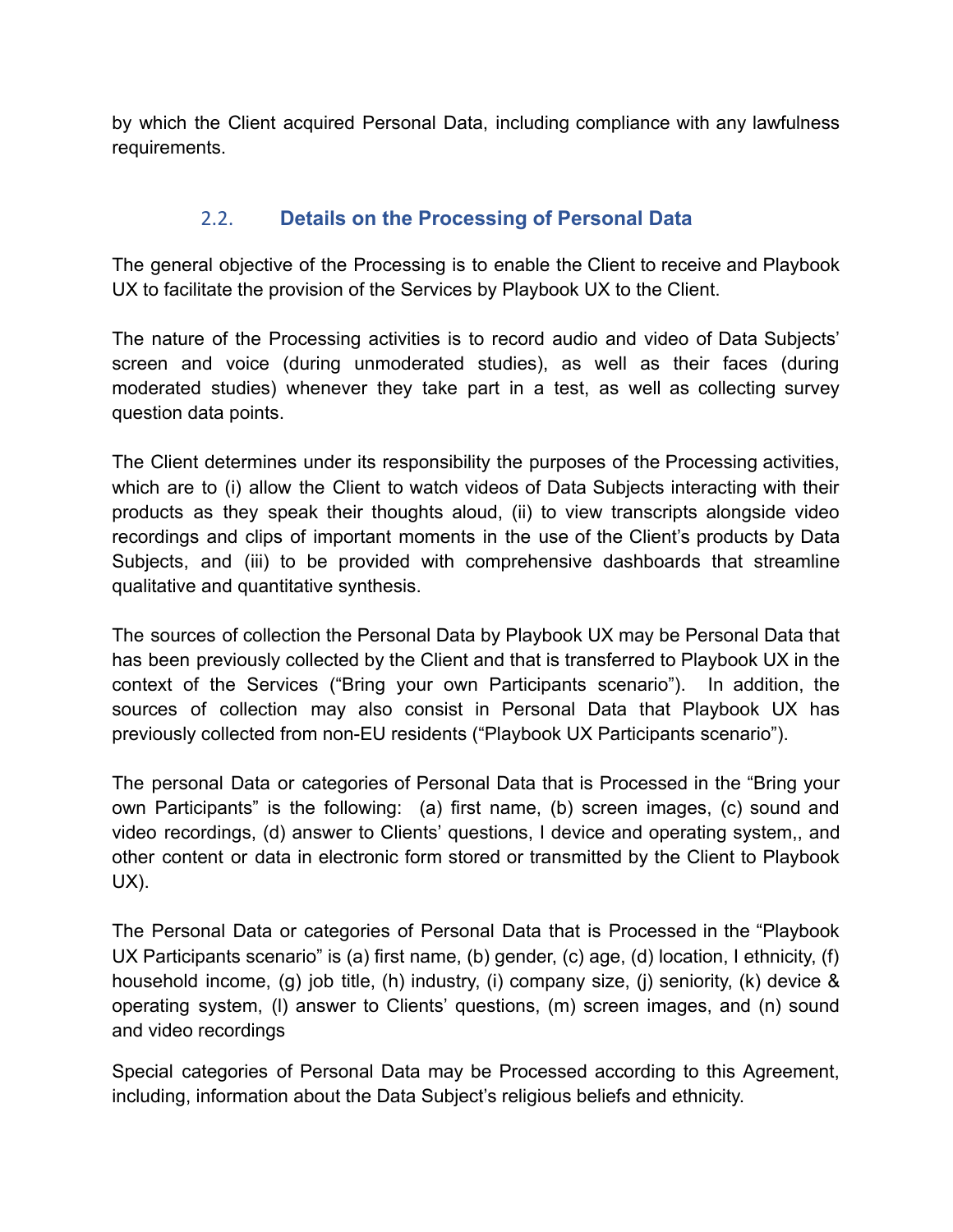The categories of Data Subjects are the individuals that are the Clients' customers and/or subscribers, and whose Personal Data have been supplied by the Client to Playbook UX. Furthermore, categories of Data Subjects may also include non-EU individuals that have subscribed to Playbook UX's platform to become a tester in the Playbook UX Participants scenario.

The duration of the Processing is the Term of this Contract, and an additional period of 30 days after the Client and Playbook UX have terminated their contract ("Duration of Processing").

Playbook UX shall not be liable for any claim brought by the Client or any third party arising from Playbook UX's compliance with the Client's instructions.

## 3. **Safeguards deployed by Playbook UX**

#### 3.1. **Playbook UX' organizational safeguards**

Playbook UX considers, with regard to its tools, products, applications or services, the principles of privacy by design and privacy by default. It also strives to offer services that respect the principles of proportionality, minimization and limitation of Personal Data, ensuring that only relevant Personal Data is Processed.

If Playbook UX becomes aware that the Personal Data that is Processed is inaccurate, or has become outdated, it shall inform the Client without undue delay. In this case, Playbook UX shall cooperate with the Client to erase or rectify the data.

Playbook UX shall take reasonable steps to ensure the reliability of any employee, agent or contractor engaged by Playbook UX in the Processing of Personal Data. In this sense, Playbook UX shall ensure that its staff will not access, use or modify Personal Data, except when this is strictly necessary for the purposes of providing the Services, or for the prevention or handling of technical issues.

Playbook UX's staff members accessing the Personal Data are informed of the confidential nature of the Personal Data and have entered into written confidentiality agreements.

#### 3.2. **Security and technical safeguards**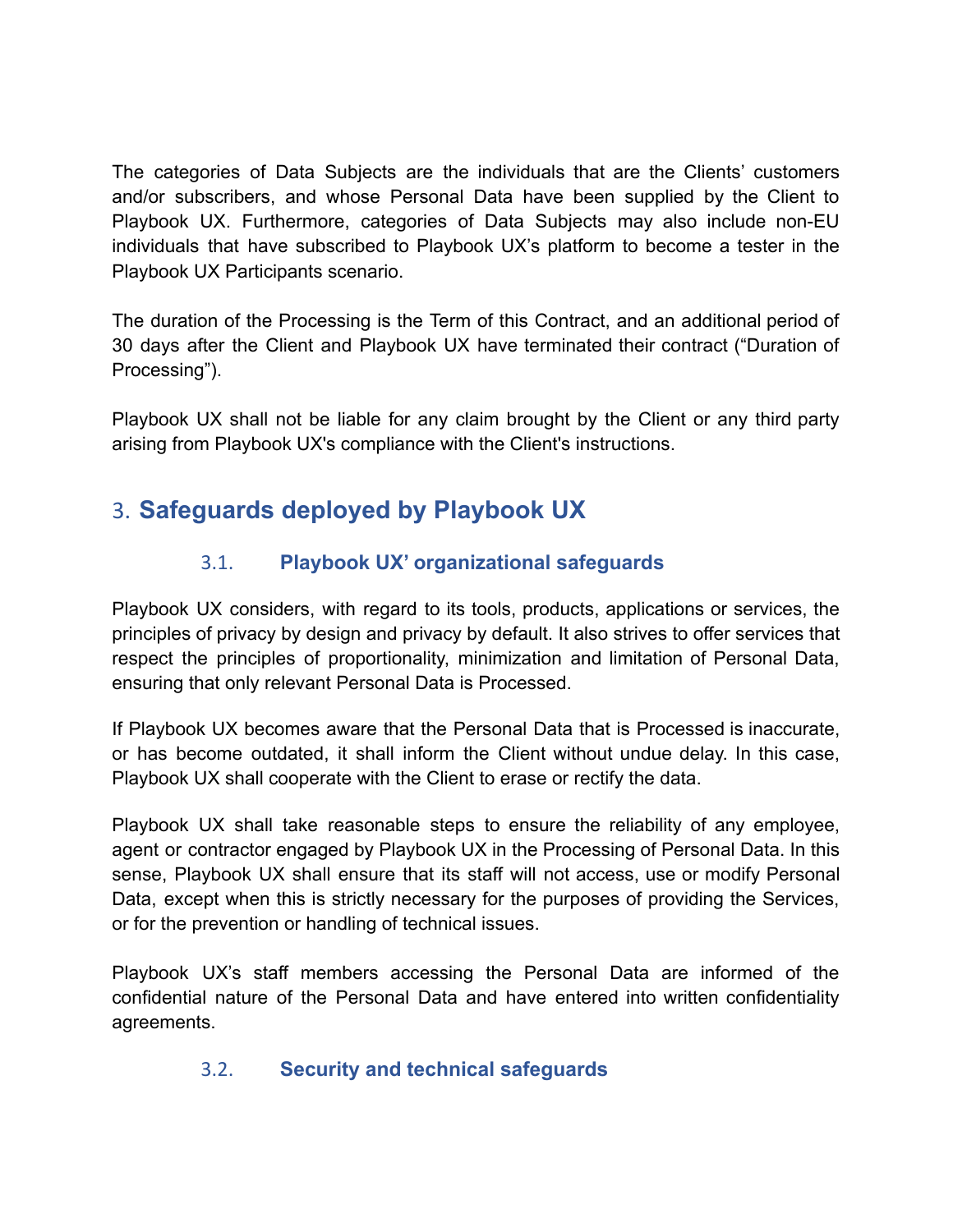Playbook UX shall maintain appropriate technical and security measures ("Security Measures"), having regard to the state of technological development and cost of implementation for protection of the security, confidentiality and integrity of Personal Data (including protection against unauthorized or unlawful Processing and against accidental or unlawful destruction, loss, theft or alteration or damage, unauthorized disclosure of, or access to, Personal Data).

The Security Measures employed by Playbook UX are at the minimum the following:

1. Data Access Control: Access is granted on a least privilege, need-to-have and must-know basis to prevent disclosure. Users and their activities are uniquely identifiable and segregated by role. Administrative privileges are restricted to only those who need them.

- 2. Information System Access Control: Access is strictly controlled by a formal provisioning process. Information systems are password protected and have an owner responsible for managing and controlling access.
- 3. Multi-factor Authentication: Playbook UX' personnel are only granted access to Personal Data and critical technology after successfully presenting multiple, separate pieces of evidence.
- 4. Physical Access Control: Unauthorized persons are prevented from gaining physical access to premises, buildings or rooms where Personal Data and critical technology are located.
- 5. Transmission Control: All Personal Data transmitted through a public network (e.g., the internet) must be encrypted or sent via a secure channel.
- 6. Separation Control: Network services, systems, workstations, and servers are separated based on business purpose.
- 7. Availability Control: To protect against loss of data, information systems are subject to backup and built-in redundancy.
- 8. Patch Management Control: System patches are implemented in a reasonable, risk-based timeframe.
- 9. Security Awareness Training: Persons who may have access to Personal Data or critical systems are trained annually on topics related to the importance of information security and safeguards against data loss, misuse or breach through physical, logical and social engineering mechanisms.

Playbook UX and the Client use, whenever possible, encryption or pseudonymization, including during the transmission of Personal Data. In case of pseudonymization, the additional information for attributing the Personal Data to a specific Data Subject remains, where possible, under the exclusive control of the Client.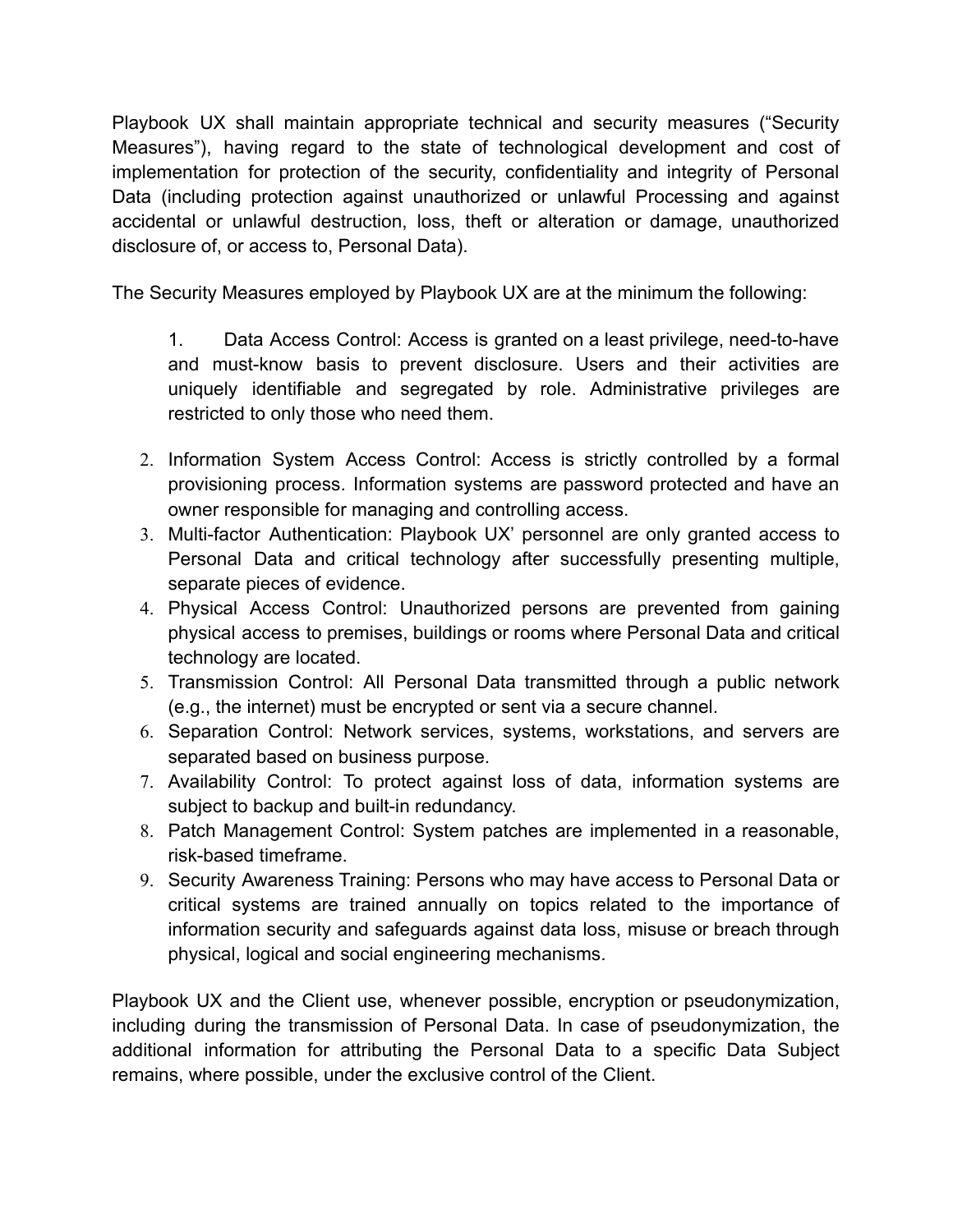In addition, Playbook UX does not purposefully create back doors or similar programming that could be used to access the system and/or Personal Data and does not purposefully create or change its business processes in a manner that facilitates access to Personal Data or systems.

Furthermore, where the Processing involves Sensitive Data, additional technical safeguards are used.

Finally, Playbook UX regularly monitors compliance with the Security Measures and Playbook UX will not materially decrease the overall security of the Services during the Duration of Processing. Playbook UX shall implement regular checks to ensure that these measures continue to provide an appropriate level of security.

In this context, the Client agrees that the Security Measures are appropriate for the categories of Personal Data being Processed.

## 4. **Sub-Processing**

The Client acknowledges and agrees that Playbook UX may appoint third parties to assist in providing the Services and Processing of Personal Data ("Sub-processors"), provided that such Sub-processors:

agree to act only on Playbook UX's instructions when Processing Personal Data (which instructions shall be consistent with the Client's Processing instructions to Playbook UX); and

have entered into a written agreement with Playbook UX containing data protection obligations not less protective than those in this DPA with respect to the protection of Personal Data.

The current list of Sub-processors used by Playbook UX for the Processing of Personal Data to the Client is available here: <https://www.playbookux.com/data-subprocessors>

Playbook UX shall also provide, at the Client's request, a copy of a sub-processor agreement and any subsequent amendments to the Client. To the extent necessary to protect business secrets or other confidential information, including Personal Data, Playbook UX may redact the text of the agreement prior to sharing a copy.

When any new Sub-processor is appointed that will Process Personal Data, Playbook UX will, at least thirty (30) days before the new Sub-processor processes any Personal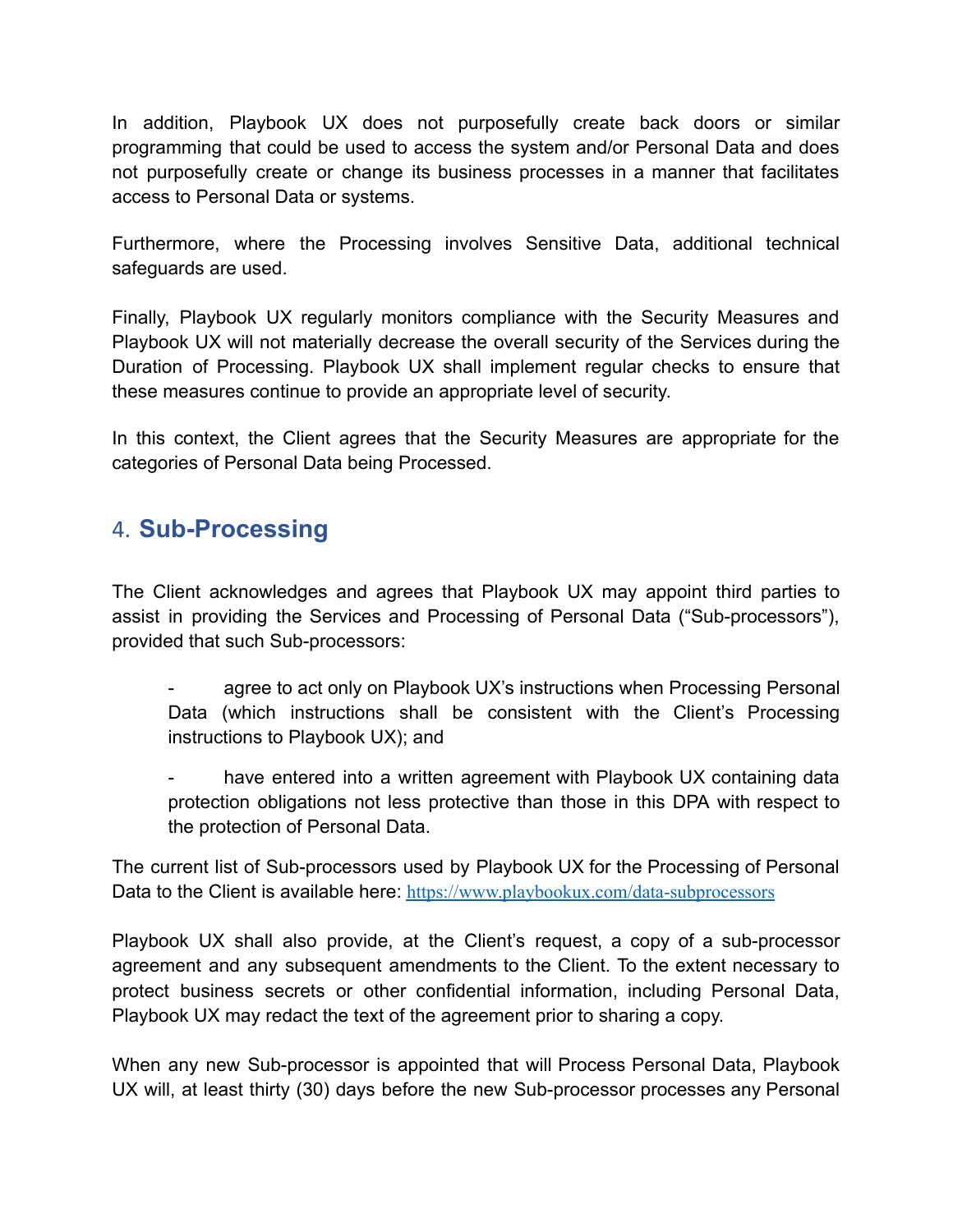Data, notify the Client of the future appointment via email at (**email to add**). In the event that the Client reasonably objects to the Processing of its Personal Data by any Sub-processor, it shall inform Playbook UX immediately by emailing its objection at (email to add), within fourteen (14) days after receipt of Playbook UX's notice. If the Client does not object, during this time period, the new Sub-processors shall be deemed accepted by the Client.

In such event, Playbook UX will do one of the following at Playbook UX's option:

- instruct the Sub-processor to cease any further Processing of the Client's Personal Data, in which event this DPA shall continue unaffected; or
- allow the Client to terminate this DPA and the Contract and related Services immediately, in which case Playbook UX will provide the Client with a pro rata refund of any payment paid in advance for Services but not yet received by the Client.

Playbook UX shall be liable for the acts and omissions of its Sub-processors to the same extent Playbook UX would be liable if performing the services of each Sub-processor directly under the terms of this DPA. Playbook UX shall notify the Client of any failure by the Sub-processor to fulfil its obligations under that contract.

Finally, Playbook UX is not liable for any damage or loss caused or alleged to be caused by or in connection with the Client's enablement, access or use of any third-party services, or the Client's reliance on the privacy practices, data security processes or other policies of such third-party services.

## 5. **Data Transfers**

Playbook UX and the Client hereby agree that the 2021 Standard Contractual Clauses attached in Annexes 1 and 2 will apply to the transfer of Personal Data, provided that:

such transfers are subject to the GDPR; and

- the Personal Data is being transferred to a country that the relevant regulatory authorities in the EEA or Switzerland, as applicable, do not recognize as providing an adequate level of protection for Personal Data; and that

- the Personal Data is not covered by a suitable alternative framework deemed by relevant authorities as providing an adequate level of protection of Personal Data.

## 6. **EU Data Subjects' Rights**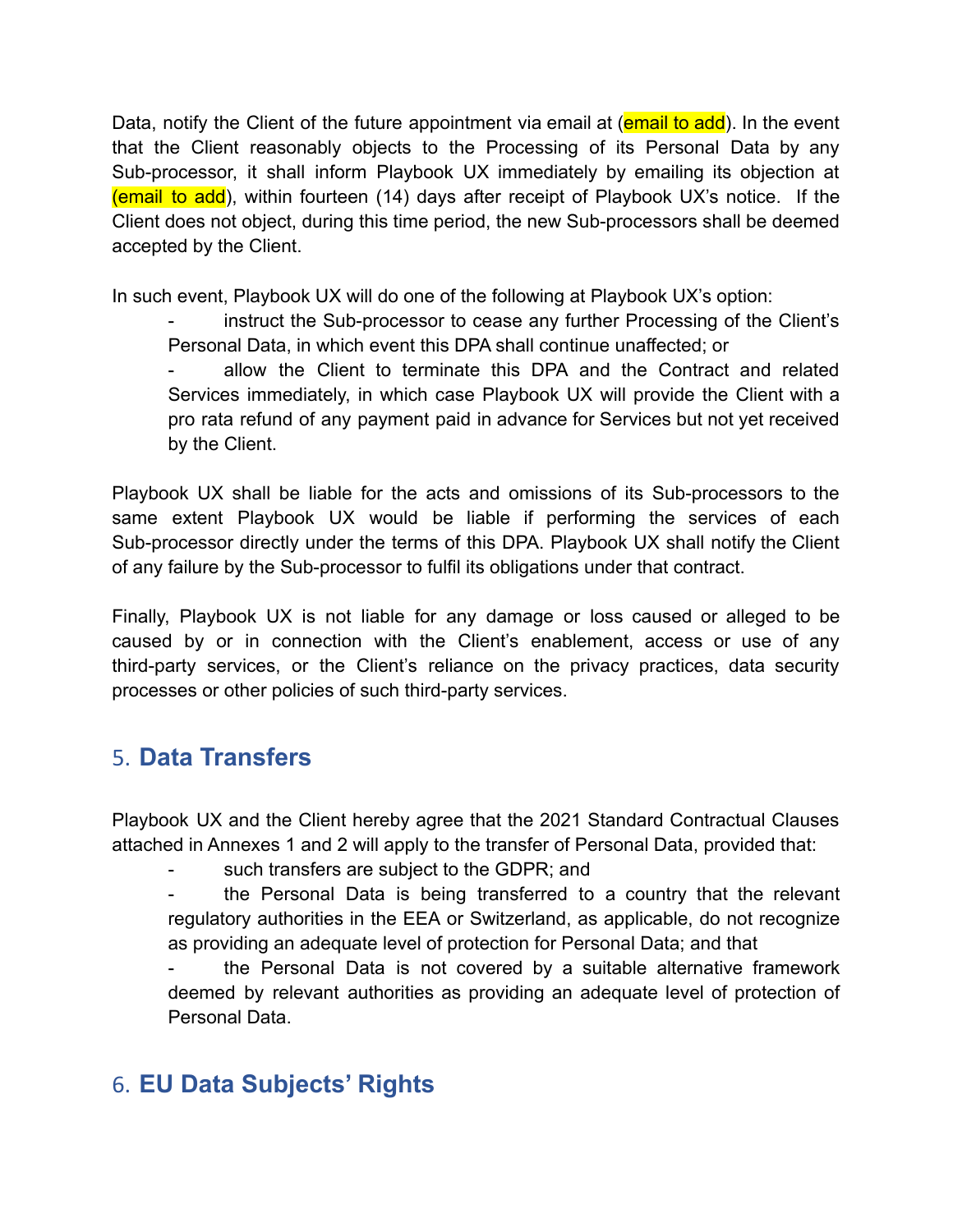In the "Bring your own Participants" scenario, the Client is responsible for:

- providing the appropriate information to EU Data Subjects on the Processing activities; and for

responding to any EU Data Subjects' Rights Requests ("Data Subject Request") on the Personal Data Processed by Playbook UX.

In the event that Playbook UX receives any EU Data Subject complaint, inquiry, or request to exercise their rights regarding Personal Data (including right of access, right to rectification, restriction of Processing, erasure, data portability, object to the Processing, or its right not to be subject to an automated individual decision making), Playbook UX will redirect the Data Subject to make their request to the Client and will promptly notify the Client of the same in the "Bring your own Participants" scenario.

In addition,to the extent that the Client does not have the ability to address a EU Data Subject Request, Playbook UX shall, upon the Client's request, provide commercially reasonable efforts to assist the Client in fulfilling its obligation to respond to EU Data Subject Requests.

## 7. **Privacy and security audits**

During the execution of the services, Playbook UX shall be ready, upon request of the Client, to report and demonstrate the compliance of all the procedures and systems established to ensure the protection of the Personal Data. In particular, Playbook UX shall keep appropriate documentation on the Processing activities carried out on behalf of the Client.

Upon the Client's request with not less than thirty (30) days' notice, Playbook UX agrees (at the Client's expense) to permit the Client to perform reviews of Playbook UX's compliance with its obligations set forth under the DPA (the "Client Audits"). The Client Audits may be performed at reasonable intervals or if there are indications of non-compliance. In deciding on a review or audit, the Client may take into account relevant certifications held by Playbook UX.

The Client Audits may be conducted by the internal and external auditors and personnel of the Client who have entered into Playbook UX's form of nondisclosure agreement (collectively, "Auditors"). Such Client Audits shall be conducted in accordance with Playbook UX's security policies and procedures, without undue disruption to Playbook UX's operations, in a commercially reasonable manner.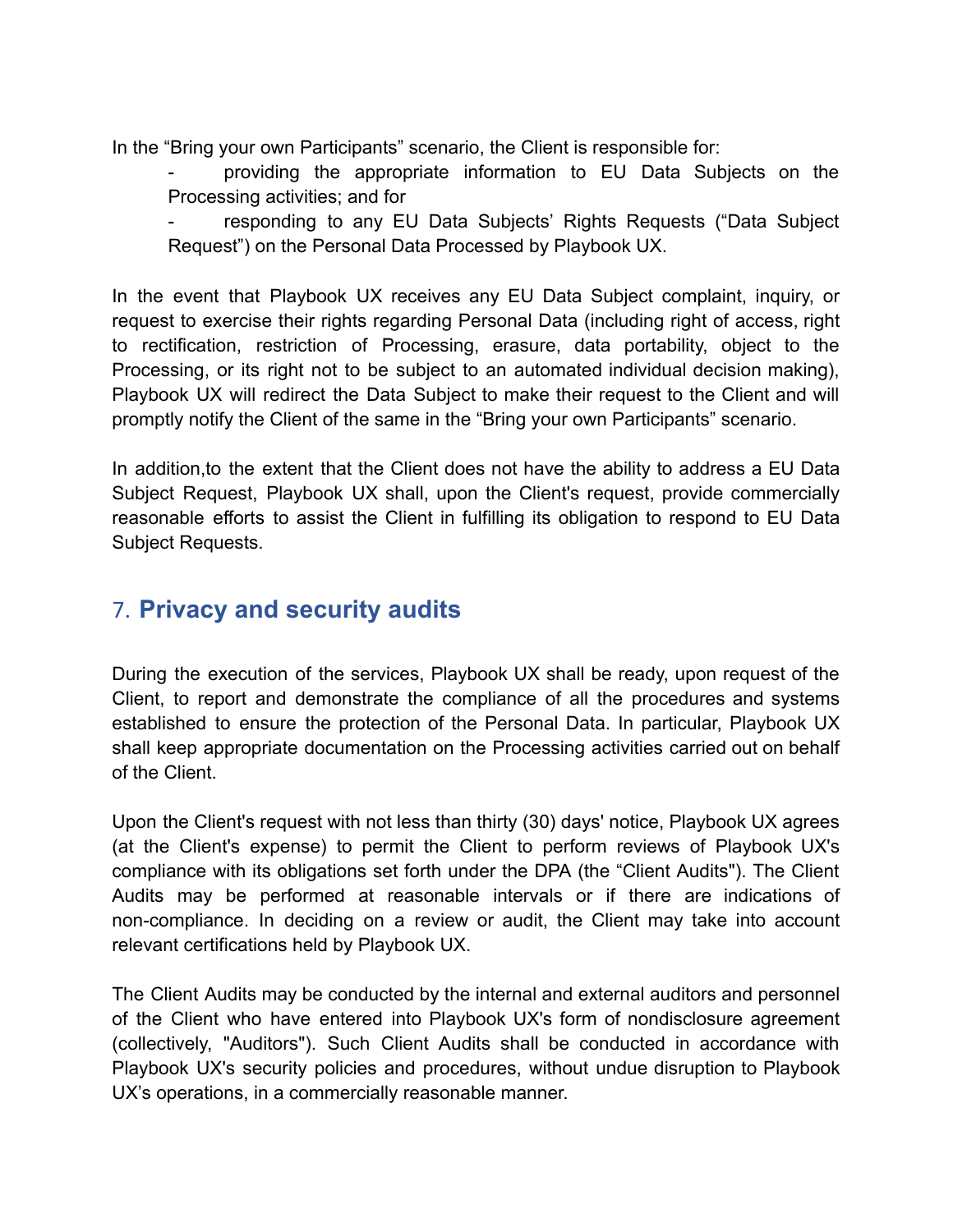Playbook UX agrees to cooperate in a commercially reasonable manner with the Auditors and provide the Auditors commercially reasonable assistance as they may reasonably request in connection with the Client Audit. Except in the case of a the Client Audit performed in response to a Data Breach, the Client Audit(s) will be performed at the Client's sole cost and the Client will reimburse Playbook UX for its reasonable costs associated with such additional the Client Audits.

The Client shall promptly notify Playbook UX with information regarding the results of the Client Audits.

## 8. **Data Protection Impact Assessments**

Playbook UX shall, considering the nature of the Processing and the information available to Playbook UX, provide reasonable assistance to the Client, with any data protection impact assessments and prior consultations with Supervisory Authorities or other competent regulatory authorities as required for the Client to fulfill its obligations under the GDPR.

### 9. **Data Breaches**

Playbook UX shall cooperate with the Client and take reasonable commercial steps as are directed by the Client to assist in the investigation, mitigation and remediation of each such Data Breach.

Playbook UX shall notify the Client without undue delay after becoming aware of a Data Breach and provide reasonable information and cooperation to the Client so that the Client can fulfill any data breach reporting obligations it may have under the GDPR.

The notification shall at least contain a description of the nature of the Data Breach, including, if possible, the categories and approximate number of affected EU Data Subjects, a description of the likely consequences of the Breach, and a description of the measures to be taken, as well as measures employed to manage it.

If it is not possible to provide all information at the same time, the initial notification shall contain the information then available and further information shall, as it becomes available, subsequently be provided without undue delay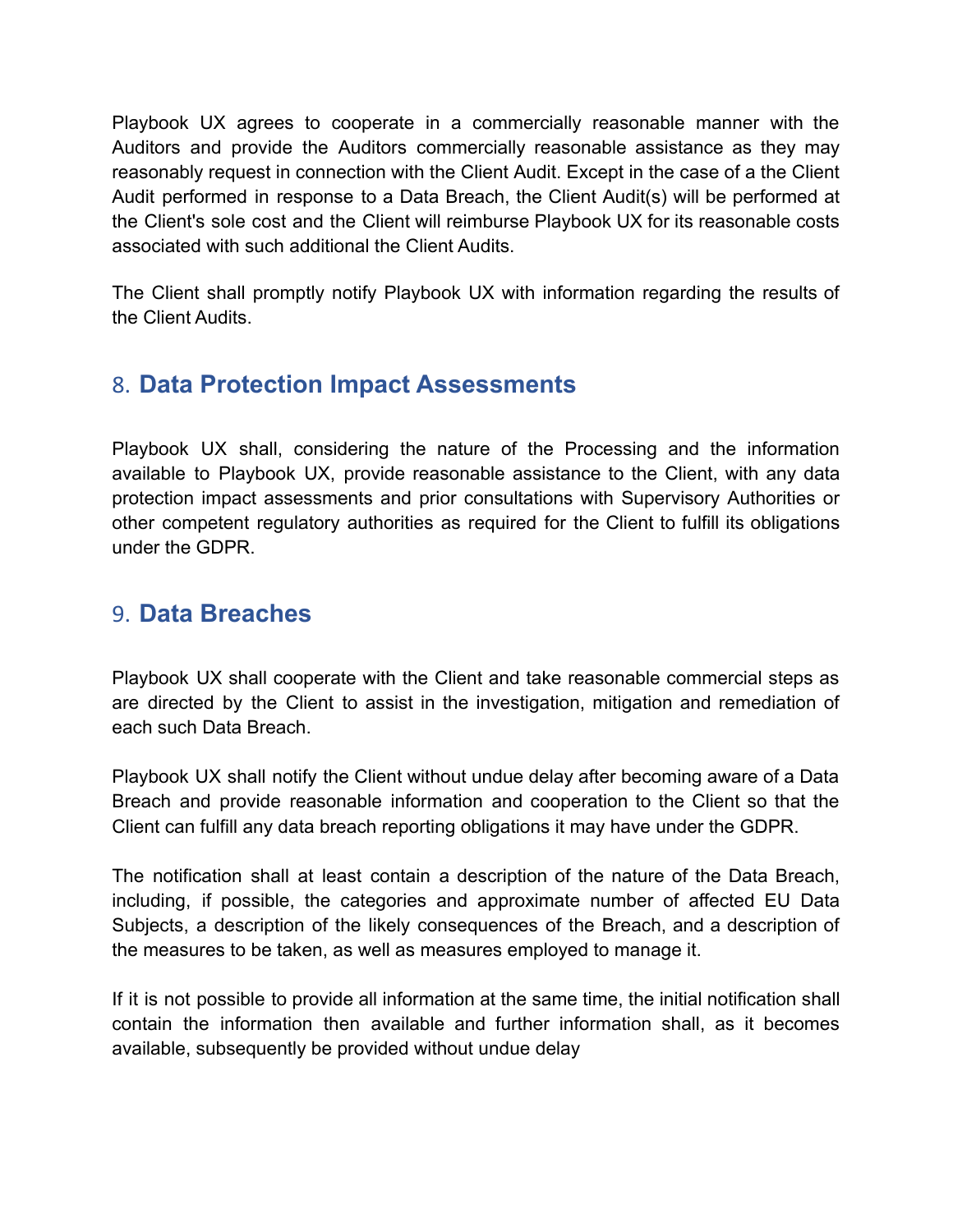If notification is required to be made to the competent Supervisory Authority or to affected EU Data Subjects, notification will be made by the Client, and not by Playbook UX.

## 10. **End-of-contract provisions**

Processing by Playbook UX shall only take place for the Duration of the Contract. After the end of the provision of the Processing services, Playbook UX shall, in the "Bring your own Participants" scenario, delete or archive all Personal Data Processed on behalf of the Client within ten (10) business days and certify in writing to the Client that it has done so. Until the Personal Data is deleted, Playbook UX shall continue to ensure compliance with this DPA.

However, this requirement shall not apply to the extent Playbook UX is required by US regulations to retain all or some of the Personal Data, which data Playbook UX shall securely isolate and protect from further Processing, until such time as the relevant backup archive is destroyed.

## 11. **Final provisions**

This DPA sets out all of the terms that have been agreed between the Parties. To the extent that any provision of this DPA conflicts with any provision of the Contract, the terms of the DPA shall, as to the specific subject matter of the DPA, take precedence over the conflicting provision in the Contract.

This DPA shall remain in place until the expiry or termination of the Contract, unless:

- one of the conditions laid out in Clause 16 of the Standard Contractual Clauses is fulfilled;
- the Parties agree in writing that this DPA is to be terminated.

This Agreement is governed by the laws of New York. Any dispute arising in connection with this Agreement, which the Parties will not be able to resolve amicably, will be submitted to the exclusive jurisdiction of the courts of New York.

If any part of this DPA is held unenforceable, the validity of all remaining parts will not be affected.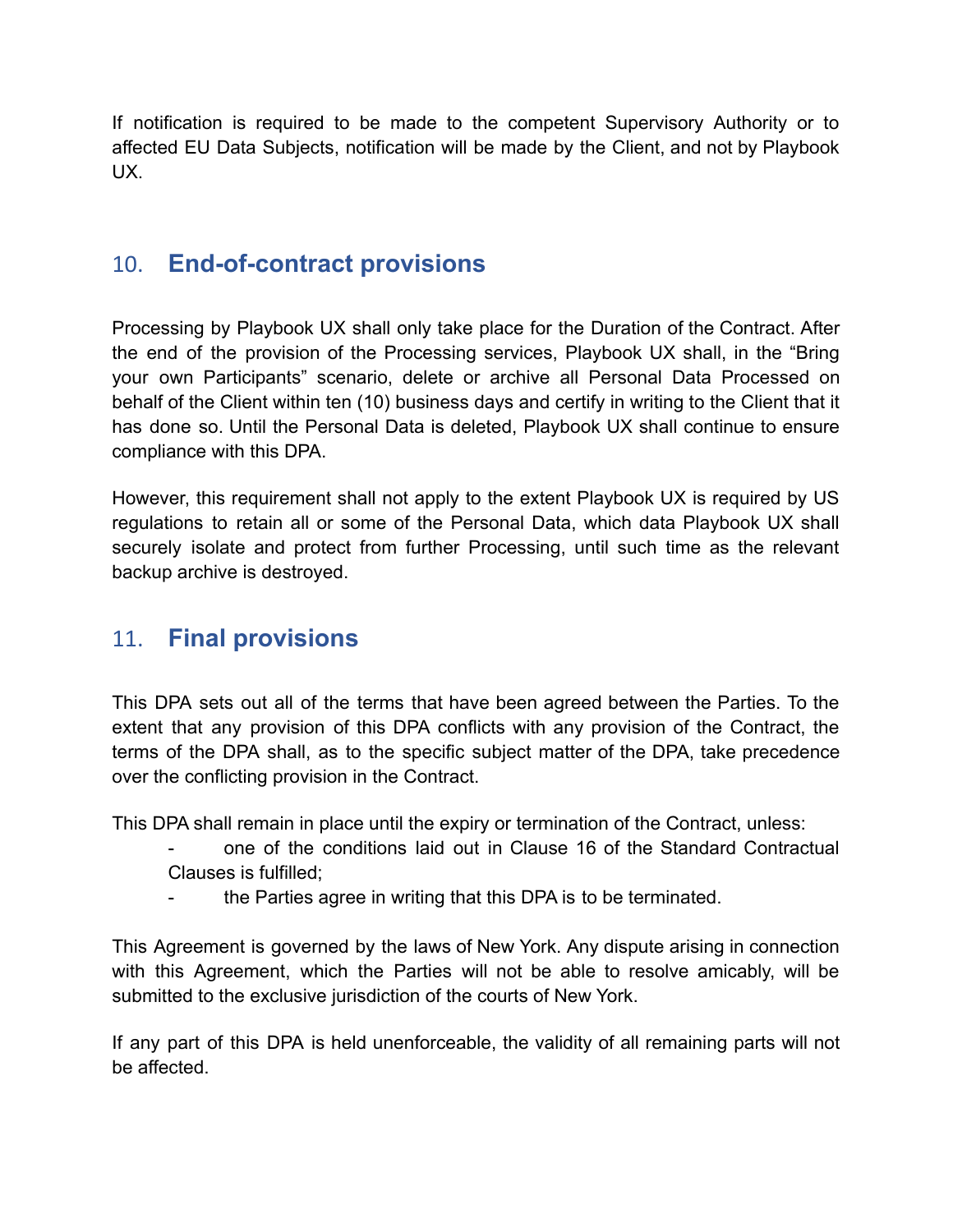## **Appendix 1 – Standard contractual clauses**

### **Clause 1: Purpose and scope**

The purpose of this Appendix is to ensure compliance with the requirements of the GDPR for the transfer of Personal Data of EU Data Subjects from the European Union (where the Client is located) to the United States, where Playbook UX is based in the "Bring your own Participants" scenario.

For the purposes of this Appendix, the Client is the Data Exporter (the "Data Exporter"), and Playbook UX is the importing party ("the Data Importer"). These standard contractual clauses ("Clauses"), along with Appendix 2, form part of the Data Processing Agreement ("DPA").

### **Clause 2 – Effect and invariability of the Clauses**

These Clauses set out appropriate safeguards, including enforceable Data Subject rights and effective legal remedies, pursuant to Article 46(1) and Article 46(2)(c) of the GDPR, with respect to data transfers from Controllers to Processors.

These Clauses are without prejudice to obligations to which the Data Exporter is subject by virtue of the GDPR.

#### **Clause–3 - Third-party beneficiaries**

(a) Data Subjects may invoke and enforce these Clauses, as third-party beneficiaries, against the Data Exporter and/or Data Importer, with the following exceptions:

- Clause 1, Clause 2, Clause 3, Clause 6, Clause 7;
- Clause 8.1(b), 8.9(a), (c), (d) and (e);
- Clause 9;
- Clause  $12(a)$ , (d) and (f);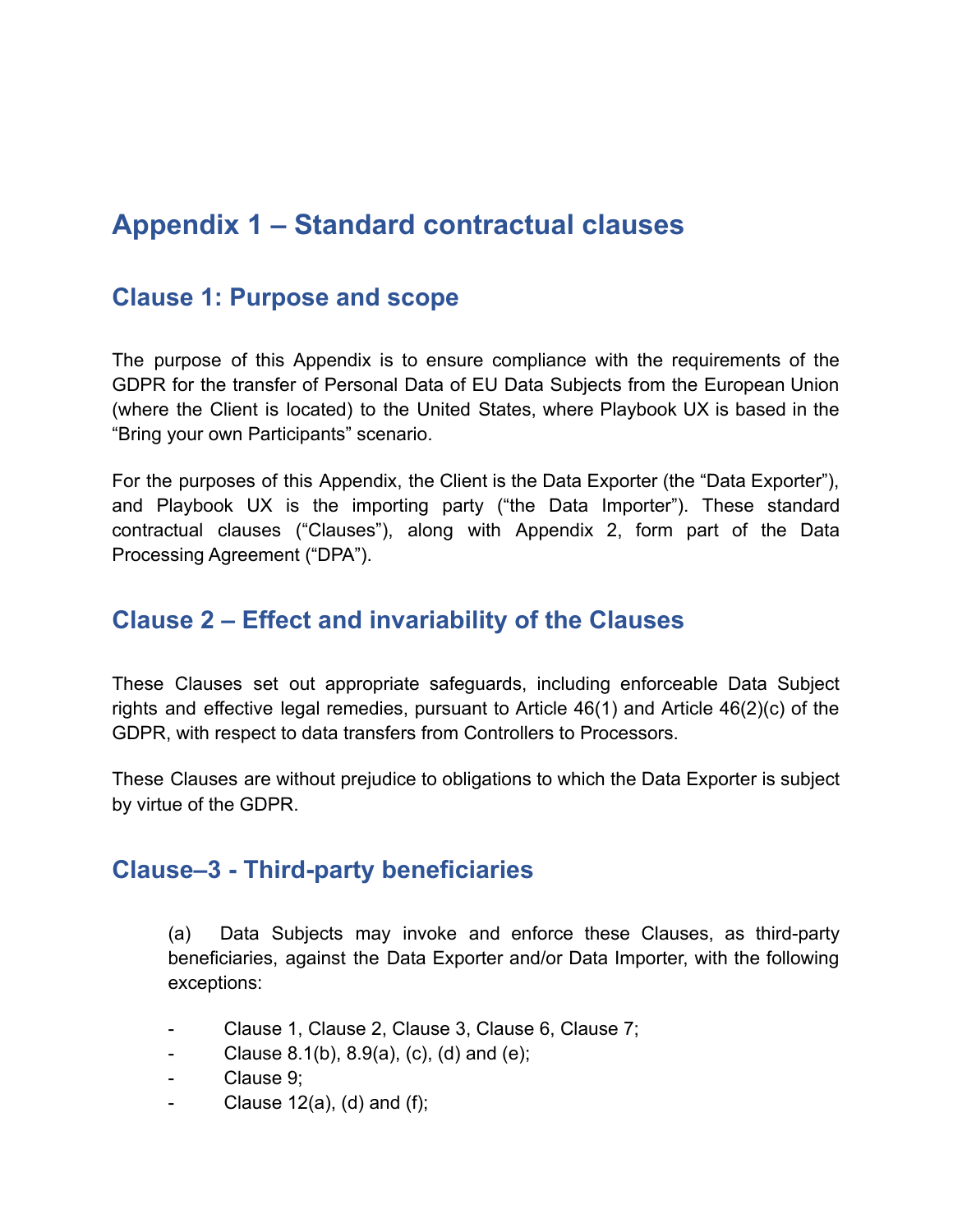- Clause 13;
- Clause  $15.1(c)$ , (d) and (e);
- Clause 16(e);
- Clause 18 first paragraph.

(b) Paragraph (a) is without prejudice to rights of Data Subjects under GDPR.

## **Clause 4 - Interpretation**

Where these Clauses use terms that are defined in the GDPR, those terms shall have the same meaning as in that Regulation. These Clauses shall be read and interpreted in the light of the provisions of the GDPR. These Clauses shall not be interpreted in a way that conflicts with rights and obligations provided for in the GDPR.

## **Clause 5 - Hierarchy**

In the event of a contradiction between these Clauses and the provisions of related agreements between the Parties, existing at the time these Clauses are agreed or entered into thereafter, these Clauses shall prevail.

## **Clause 6 - Description of the transfer(s)**

The details of the transfer(s), and in particular the categories of Personal Data that are transferred and the purpose(s) for which they are transferred, are specified in Section 2.2. of the DPA. The transfers are carried out on a continuous basis.

## **Clause 7 - Docking clause**

An entity that is not a Party to these Clauses may, with the agreement of the Parties, accede to these Clauses at any time, either as a Data Exporter or as a Data Importer, by signing this DPA and the Clauses.

Once it has signed the DPA and the Clauses, the acceding entity shall become a Party to these Clauses and have the rights and obligations of a Data Exporter or Data Importer.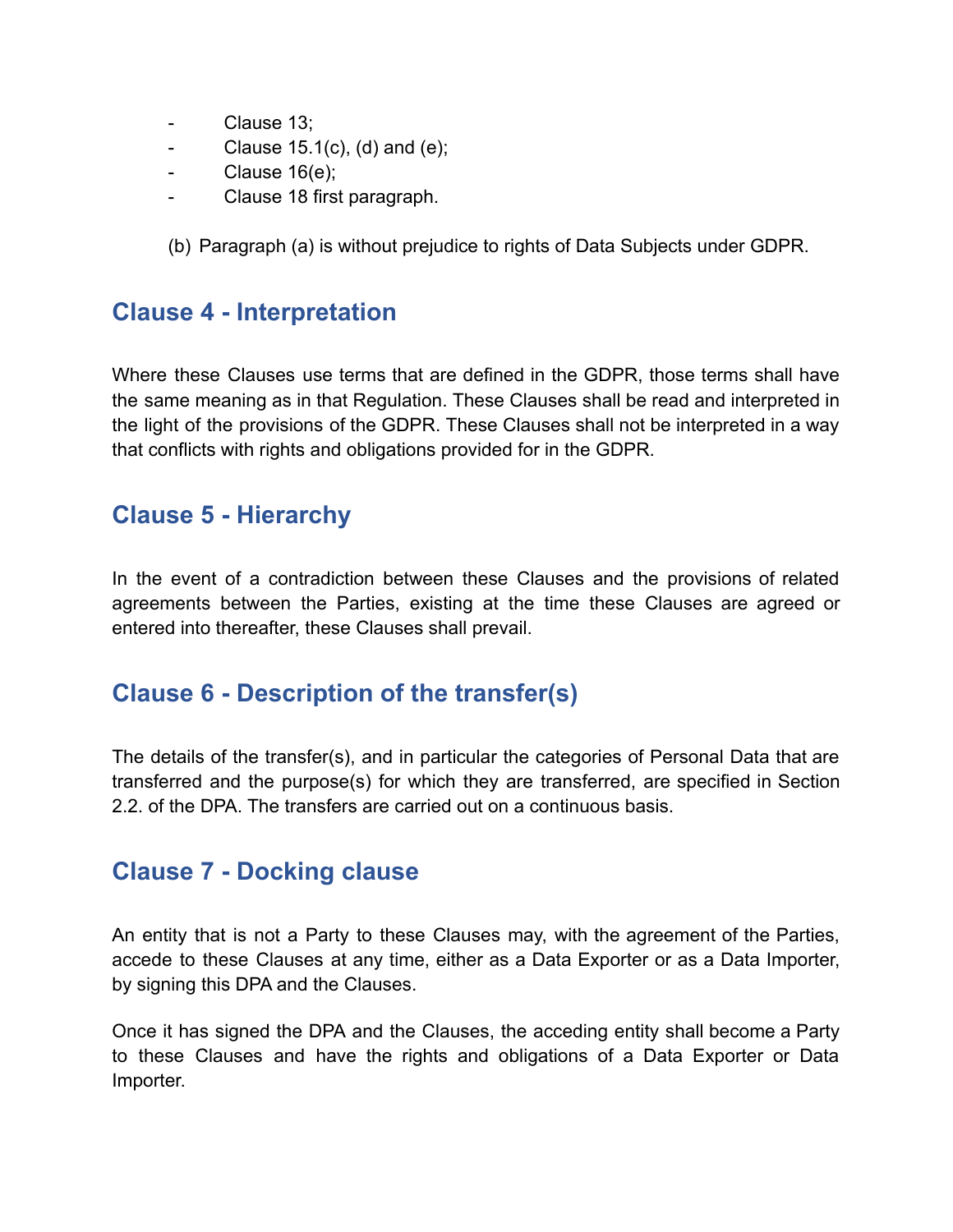The acceding entity shall have no rights or obligations arising under these Clauses from the period prior to becoming a Party.

## **Clause 8 - Data protection safeguards**

The Data Exporter warrants that it has used reasonable efforts to determine that the Data Importer is able, through the implementation of appropriate technical and organisational measures, to satisfy its obligations under these Clauses.

#### **8.1 Instructions**

(a) The Data Importer shall process the personal data only on documented instructions from the Data Exporter, that are laid out in section 2.2 of this DPA.

(b) The Data Importer shall immediately inform the Data Exporter if it is unable to follow those instructions.

#### **8.2 Purpose limitation**

The Data Importer shall process the personal data only for the specific purpose(s) of the transfer, unless on further instructions from the Data Exporter.

#### **8.3 Transparency**

On request, the Data Exporter shall make a copy of these Clauses, including the DPA and the Appendix, available to the Data Subject free of charge. To the extent necessary to protect business secrets or other confidential information, including the measures described in Annex II and Personal Data, the Data Exporter may redact part of the text of the Appendix to these Clauses prior to sharing a copy, but shall provide a meaningful summary where the data subject would otherwise not be able to understand the its content or exercise his/her rights.

On request, the Parties shall provide the Data Subject with the reasons for the redactions, to the extent possible without revealing the redacted information. This Clause is without prejudice to the obligations of the Data Exporter under Articles 13 and 14 of Regulation (EU) 2016/679.

#### **8.4 Accuracy**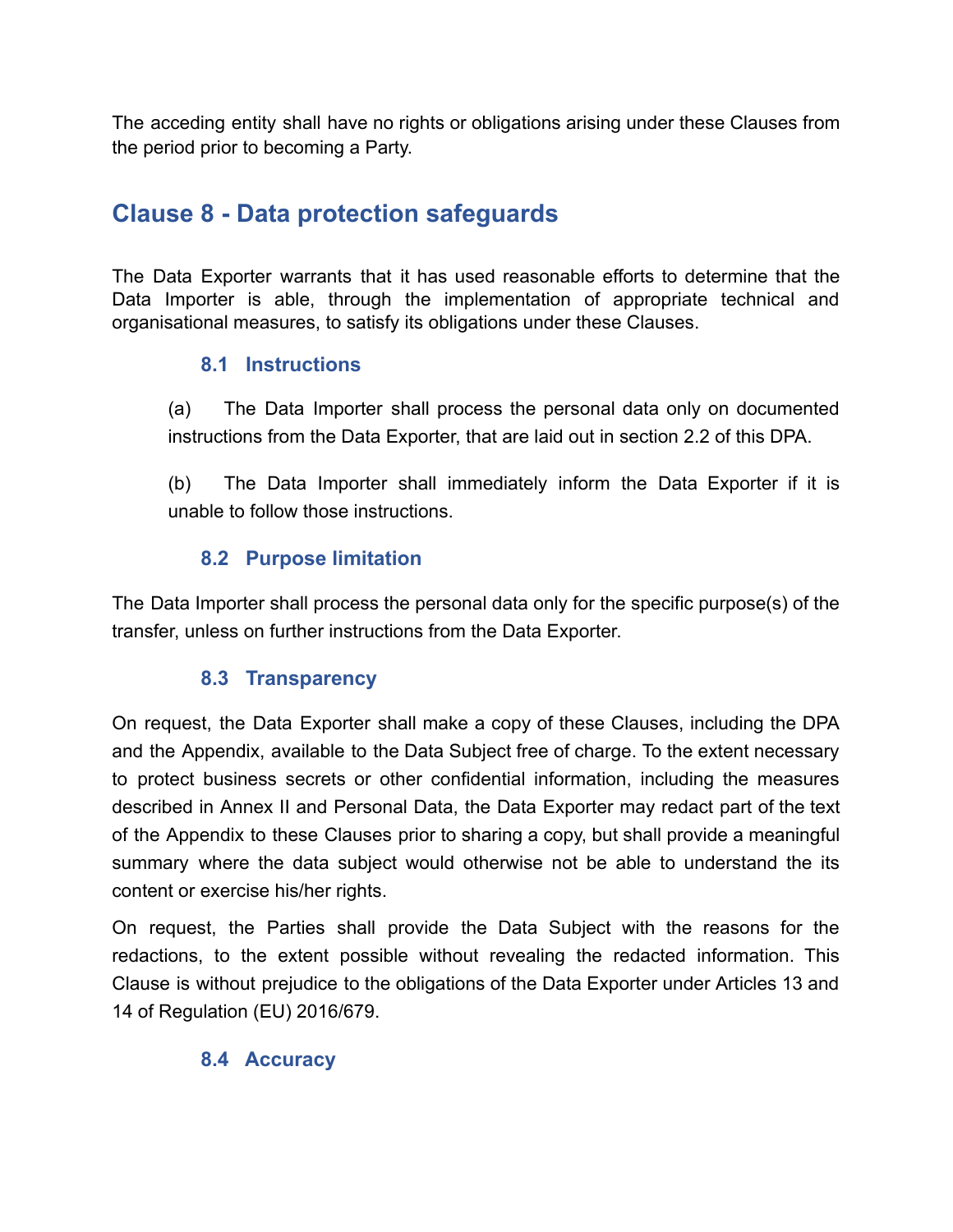As laid out in section 3.2. of the DPA, if the Data Importer becomes aware that the Personal Data it has received is inaccurate, or has become outdated, it shall inform the Data Exporter without undue delay. In this case, the Data Importer shall cooperate with the Data Exporter to erase or rectify the data.

#### **8.5 Duration of processing and erasure or return of data**

Processing by the Data Importer shall only take place for the duration specified in section 2.2 of the DPA. After the end of the provision of the Services, the Parties will follow the procedure laid out in section 10 of the DPA.

This is without prejudice to Clause 14, in particular the requirement for the Data Importer under Clause 14(e) to notify the Data Exporter throughout the duration of the contract if it has reason to believe that it is or has become subject to laws or practices not in line with the requirements under Clause 14(a).

#### **8.6 Security of processing**

(a) With respect to the security of the Processing, the Data Importer shall comply with the measures laid out in section 3.2 of the DPA.

(b) The Data Importer shall grant access to the personal data to members of its personnel in the conditions laid oud in section 3.1. of the DPA.

(c) In the event of a personal data breach concerning personal data processed by the Data Importer under these Clauses, the Parties will follow the procedure laid out in section 9 of the DPA.

(d) The Data Importer shall cooperate with and assist the Data Exporter to enable the Data Exporter to comply with its obligations under the GDPR, as laid out in section 9 of the DPA.

#### **8.7 Sensitive data**

As provided in section 3.2. of the DPA, the Data Importer shall apply specific restrictions and/or additional safeguards if sensitive data is processed.

#### **8.8 Onward transfers**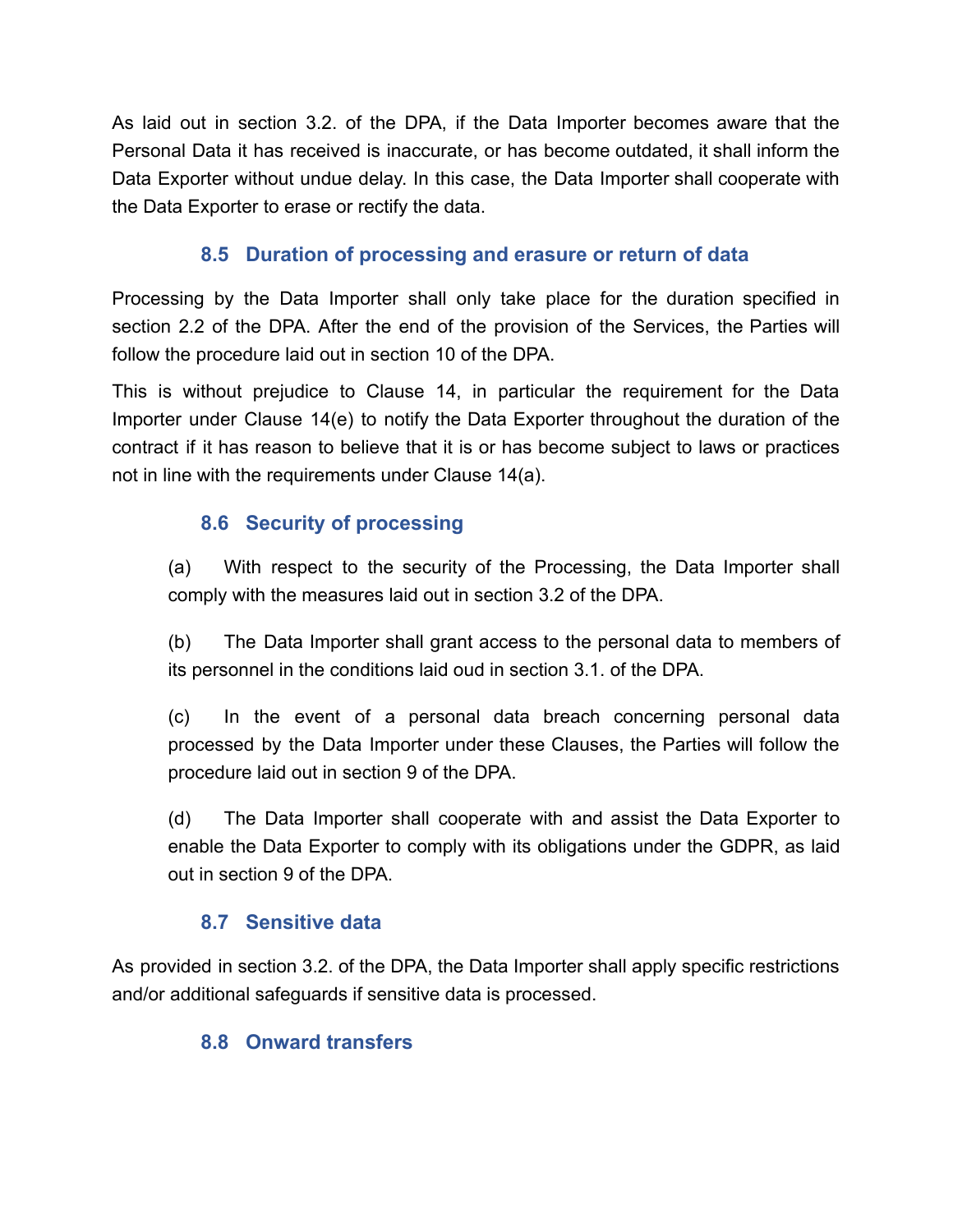The Data Importer shall only disclose the Personal Data to a third party, whether this third party is located in the same country as Playbook UX or in another third country (hereinafter "onward transfer") if the third party is or agrees to be bound by these Clauses or if:

the onward transfer is to a country benefiting from an adequacy decision pursuant to Article 45 of Regulation (EU) 2016/679 that covers the onward transfer;

the third party otherwise ensures appropriate safeguards pursuant to Articles 46 or 47 Regulation of (EU) 2016/679 with respect to the Processing in question;

- the onward transfer is necessary for the establishment, exercise or defence of legal claims in the context of specific administrative, regulatory or judicial proceedings; or

the onward transfer is necessary in order to protect the vital interests of the Data Subject or of another natural person.

Any onward transfer is subject to compliance by the Data Importer with all the other safeguards under these Clauses, in particular purpose limitation.

#### **8.9 Documentation and compliance**

(a) The Data Importer shall promptly and adequately deal with enquiries from the Data Exporter that relate to the processing under these Clauses.

(b) The Parties shall be able to demonstrate compliance with these Clauses. In particular, the Data Importer shall keep appropriate documentation on the processing activities carried out on behalf of the Data Exporter.

(c) The Data Importer shall make available to the Data Exporter all information necessary to demonstrate compliance with the obligations set out in these Clauses. If the Data Exporter requests it, the Data Importer shall allow for and contribute to audits as laid out in section 7 of the DPA.

(d) As laid out in section 7 of the DPA, the Data Exporter may choose to conduct the audit by itself or mandate an independent auditor.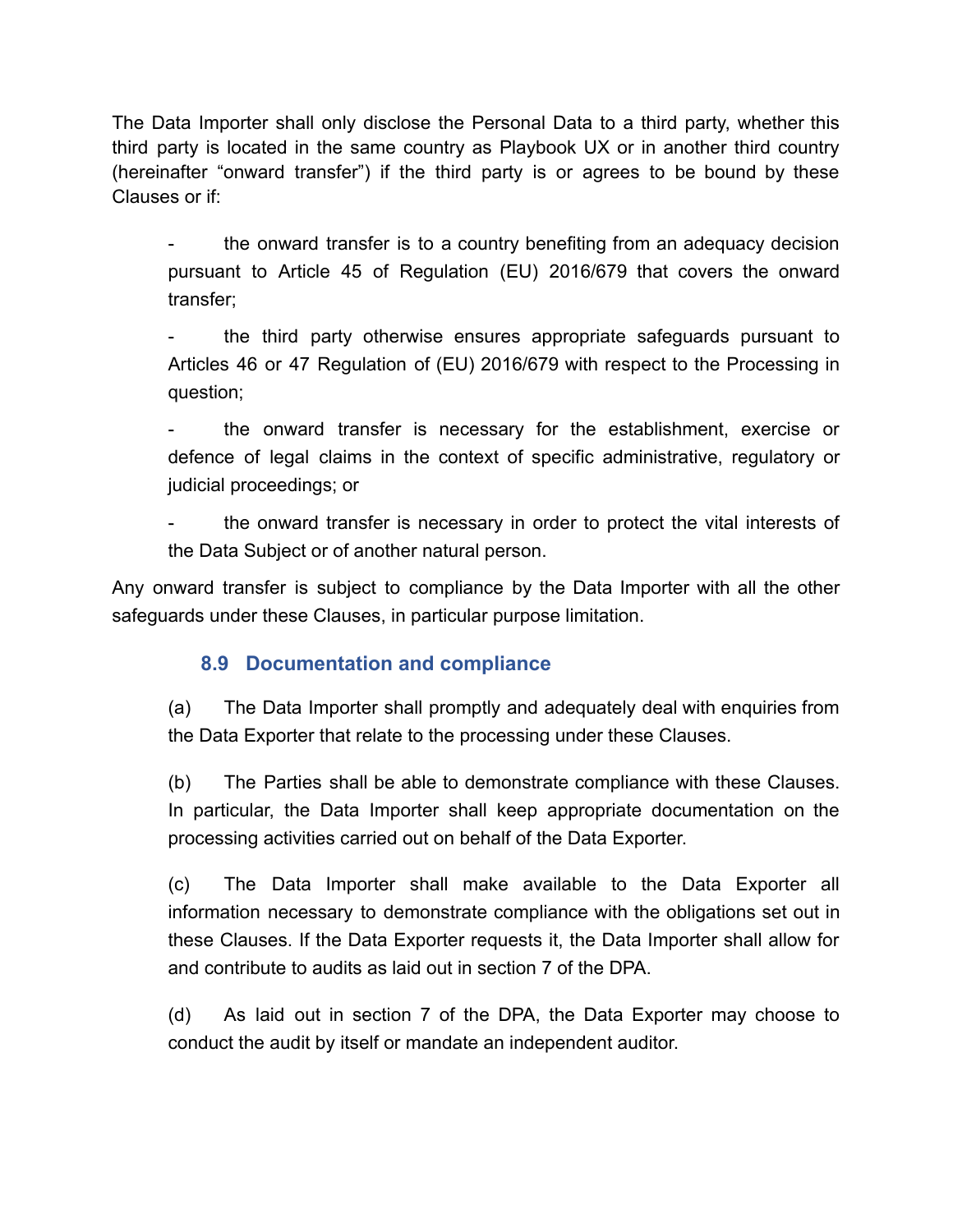(e) The Parties shall make the information referred to in paragraphs (b) and (c), including the results of any audits, available to the competent supervisory authority on request.

#### **Clause 9 - Use of sub-processors**

(a) The Data Importer shall only engage sub-processors following the procedure laid out in Section 4 of the DPA.

- (b) Where the Data Importer engages a sub-processor to carry out specific processing activities (on behalf of the Data Exporter), it shall do so by way of a written contract, as laid out in section 4 of the DPA. The Parties agree that, by complying with this Clause, the Data Importer fulfils its obligations under Clause 8.8. The Data Importer shall ensure that the sub-processor complies with the obligations to which the Data Importer is subject pursuant to these Clauses.
- (c) The Data Importer shall agree a third-party beneficiary clause with the sub-processor whereby  $-$  in the event the Data Importer has factually disappeared, ceased to exist in law or has become insolvent – the Data Exporter shall have the right to terminate the sub-processor contract and to instruct the sub-processor to erase or return the personal data.

## **Clause 10 – Data Subjects' rights**

The Data Importer shall comply with the instructions given by the Data Exporter, as laid out in Section 6 of the DPA.

## **Clause 11- Redress**

The Data Importer shall inform Data Subjects in a transparent and easily accessible format, through individual notice or on its website, of a contact point authorised to handle complaints. It shall deal promptly with any complaints it receives from a Data Subject.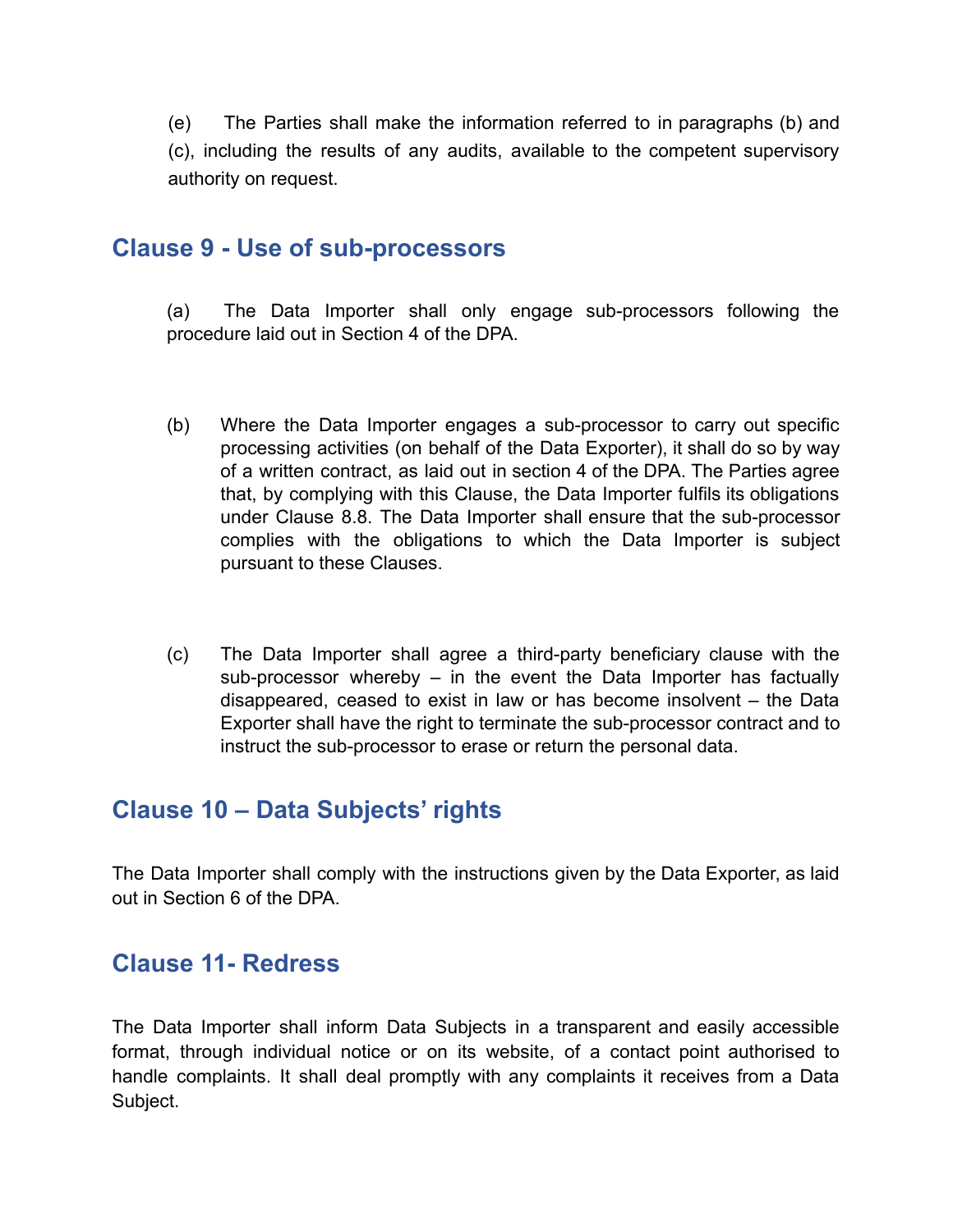In case of a dispute between a Data Subject and one of the Parties as regards compliance with these Clauses, that Party shall use its best efforts to resolve the issue amicably in a timely fashion. The Parties shall keep each other informed about such disputes and, where appropriate, cooperate in resolving them.

The Data Importer shall accept the decision of the Data Subject to:

lodge a complaint with the Supervisory authority in the Member State of his/her habitual residence or place of work, or the competent Supervisory authority pursuant to Clause 13;

refer the dispute to the competent courts within the meaning of Clause 18.

The Parties accept that the Data Subject may be represented by a not-for-profit body, organisation or association under the conditions set out in Article 80(1) of the GDPR.

The Data Importer shall abide by a decision that is binding under the applicable EU or Member State law.

The Data Importer agrees that the choice made by the Data Subject will not prejudice his/her substantive and procedural rights to seek remedies in accordance with applicable laws.

## **Clause 12- Liability**

(a) Each Party shall be liable to the other Party/ies for any damages it causes the other Party/ies by any breach of these Clauses.

(b) The Data Importer shall be liable to the Data Subject, and the Data Subject shall be entitled to receive compensation, for any material or non-material damages the Data Importer or its sub-processor causes the Data Subject by breaching the third-party beneficiary rights under these Clauses.

(c) Notwithstanding paragraph (b), the Data Exporter shall be liable to the Data Subject, and the Data Subject shall be entitled to receive compensation, for any material or non-material damages the Data Exporter or the Data Importer (or its sub-processor) causes the Data Subject by breaching the third-party beneficiary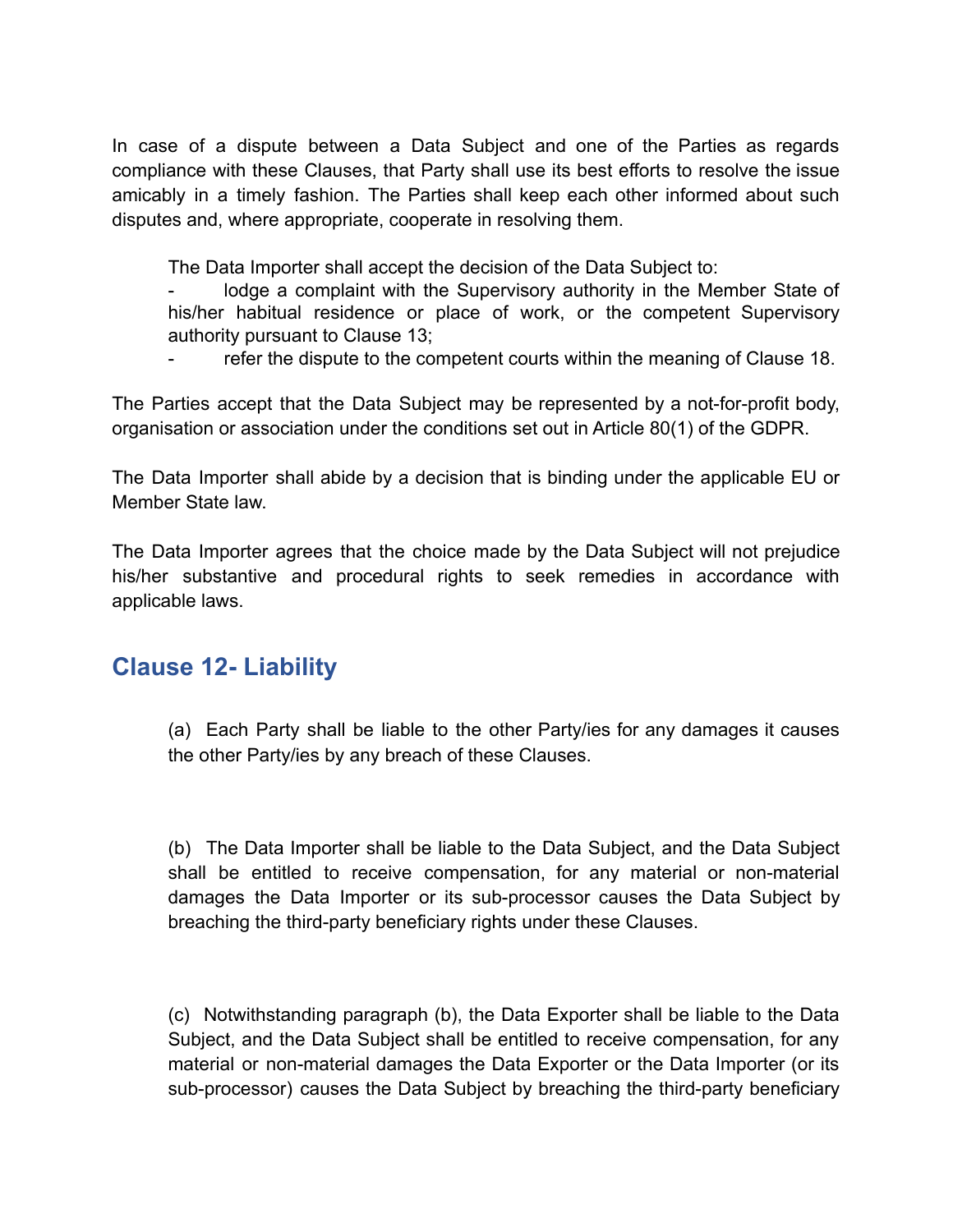rights under these Clauses. This is without prejudice to the liability of the Data Exporter and, where the Data Exporter is a processor acting on behalf of a controller, to the liability of the controller under the GDPR.

(d) The Parties agree that if the Data Exporter is held liable under paragraph (c) for damages caused by the Data Importer (or its sub-processor), it shall be entitled to claim back from the Data Importer that part of the compensation corresponding to the Data Importer's responsibility for the damage.

(e) Where more than one Party is responsible for any damage caused to the Data Subject as a result of a breach of these Clauses, all responsible Parties shall be jointly and severally liable and the Data Subject is entitled to bring an action in court against any of these Parties

(f) The Parties agree that if one Party is held liable under paragraph (e), it shall be entitled to claim back from the other Party/ies that part of the compensation corresponding to its / their responsibility for the damage.

(g) The Data Importer may not invoke the conduct of a sub-processor to avoid its own liability.

#### **Clause 13 – Supervision**

The Supervisory authority of (please complete with relevant Member State where the Data Exporter is based) shall act as competent Supervisory authority.

The Data Importer agrees to submit itself to the jurisdiction of and cooperate with the competent Supervisory authority in any procedures aimed at ensuring compliance with these Clauses.

In particular, the Data Importer agrees to respond to enquiries, submit to audits and comply with the measures adopted by the Supervisory authority, including remedial and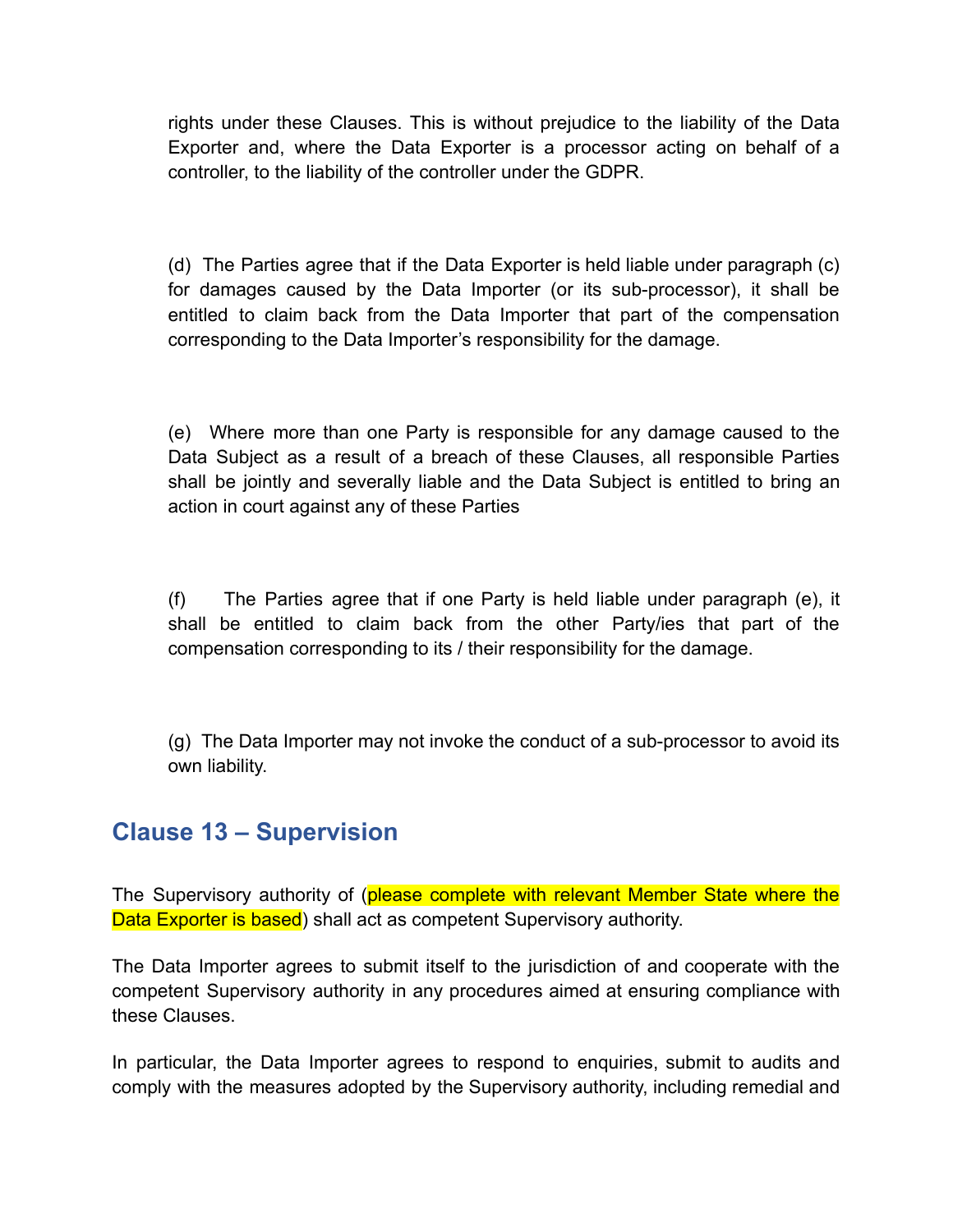compensatory measures. It shall provide the Supervisory authority with written confirmation that the necessary actions have been taken.

## **Clause 14 - Local laws and practices affecting compliance with the Clauses**

(a) The Parties warrant that they have no reason to believe that the laws and practices of the United States applicable to the Processing of Personal Data by the Data Importer, including any requirements to disclose Personal Data or measures authorizing access by public authorities, prevent the Data Importer from fulfilling its obligations under these Clauses. This is based on the understanding that laws and practices that respect the essence of the fundamental rights and freedoms and do not exceed what is necessary and proportionate in a democratic society to safeguard one of the objectives listed in Article 23(1) of the GDPR, are not in contradiction with these Clauses.

(b) The Parties declare that in providing the warranty in paragraph (a), they have taken due account in particular of the following elements:

the specific circumstances of the transfer, including the length of the Processing chain, the number of actors involved and the transmission channels used; intended onward transfers; the type of recipient; the purpose of Processing; the categories and format of the transferred Personal Data; the economic sector in which the transfer occurs; the storage location of the data transferred;

the laws and practices of the United States (including those requiring the disclosure of data to public authorities or authorising access by such authorities) relevant in light of the specific circumstances of the transfer, and the applicable limitations and safeguards;

the measures applied during transmission and to the Processing of the Personal Data in the United States;

the technical safeguards put in place to supplement the safeguards as laid out under section 3 of this DPA; and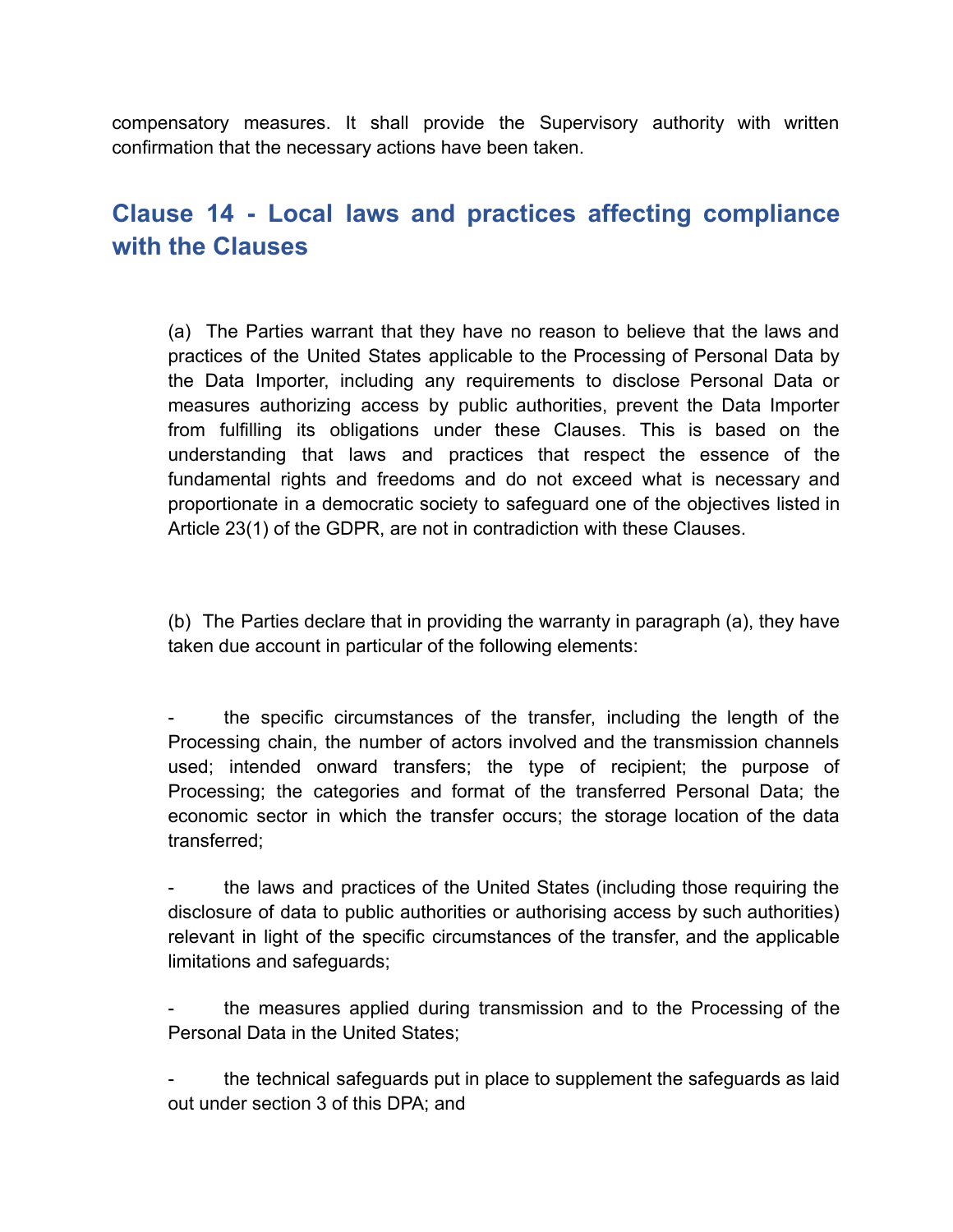- the relevant contractual or organisational measures laid out in Annex I of the Clauses.

(c) The Data Importer warrants that, in carrying out the assessment under paragraph (b), it has made its best efforts to provide the Data Exporter with relevant information and agrees that it will continue to cooperate with the Data Exporter in ensuring compliance with these Clauses.

(d) The Parties agree to document the assessment under paragraph (b) and make it available to the competent Supervisory authority on request.

(e) The Data Importer agrees to notify the Data Exporter promptly if, after having agreed to these Clauses and for the duration of the contract, it has reason to believe that it is or has become subject to laws or practices not in line with the requirements under paragraph (a), including following a change in the laws of the United States or a measure (such as a disclosure request) indicating an application of such laws in practice that is not in line with the requirements in paragraph (a).

(f) Following a notification pursuant to paragraph (e), or if the Data Exporter otherwise has reason to believe that the Data Importer can no longer fulfil its obligations under these Clauses, the Data Exporter shall promptly identify appropriate measures (e.g., technical or organisational measures to ensure security and confidentiality) to be adopted by the Data Exporter and/or Data Importer to address the situation. The Data Exporter shall suspend the data transfer if it considers that no appropriate safeguards for such transfer can be ensured, or if instructed by the competent Supervisory authority to do so. In this case, the Data Exporter shall be entitled to terminate the contract, insofar as it concerns the Processing of Personal Data under these Clauses. If the contract involves more than two Parties, the Data Exporter may exercise this right to termination only with respect to the relevant Party, unless the Parties have agreed otherwise. Where the contract is terminated pursuant to this Clause, Clause 16(d) and (e) shall apply.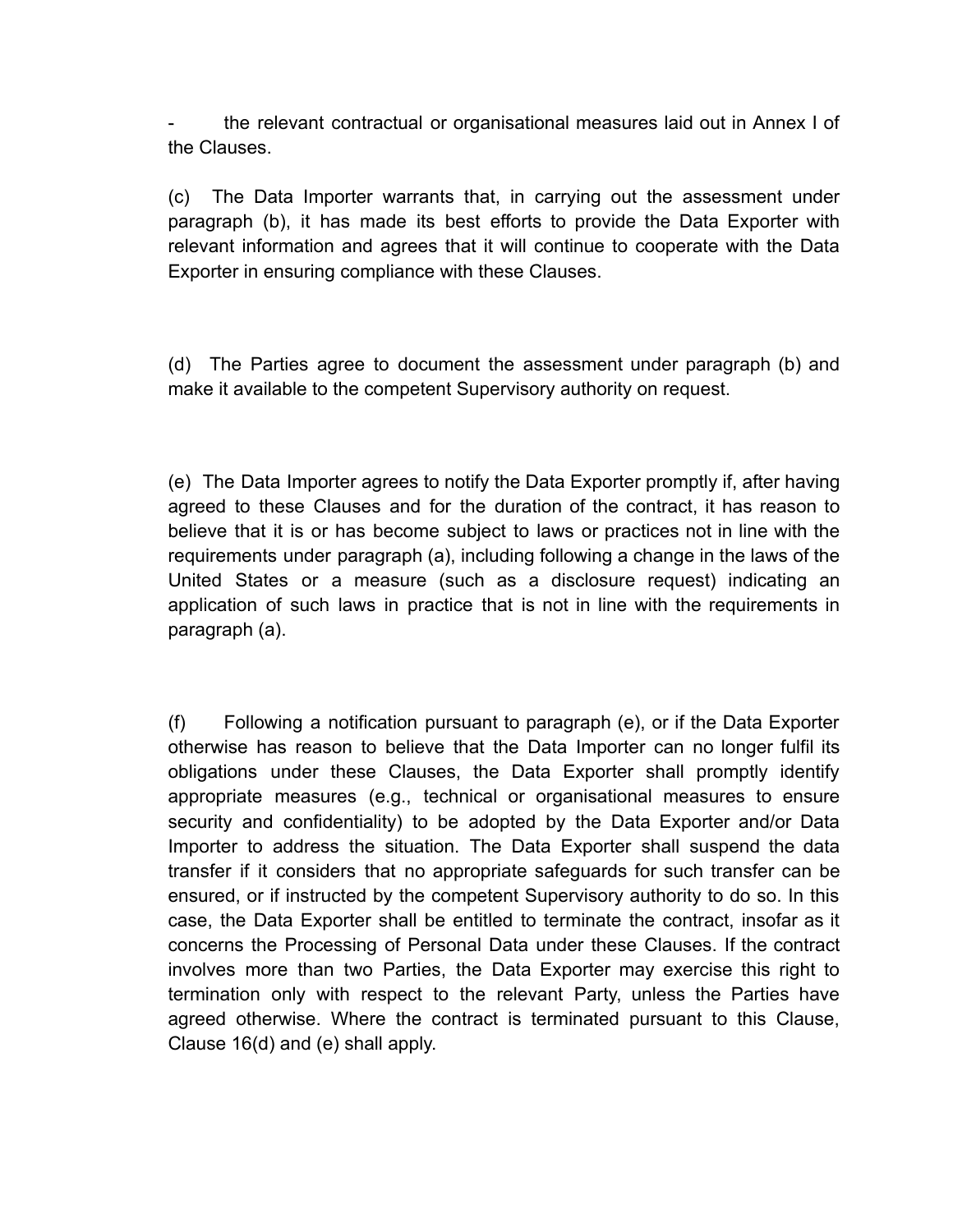## **Clause 15 - Obligations of the Data Importer in case of access by public authorities**

#### **15.1. Notification**

(a) Before any access is granted to the Personal Data, the Data Importer agrees to notify the Data Exporter and, where possible, the Data Subject promptly (if necessary, with the help of the Data Exporter) if it:

receives a legally binding request from a public authority, including judicial authorities, under the laws of the country of destination for the disclosure of Personal Data transferred pursuant to these Clauses; such notification shall include information about the Personal Data requested, the requesting authority, the legal basis for the request and the response provided; or

becomes aware of any direct access by public authorities to Personal Data transferred pursuant to these Clauses in accordance with the laws of the US; such notification shall include all information available to the importer.

(b) If the Data Importer is prohibited from notifying the Data Exporter and/or the Data Subject under the US laws, the Data Importer agrees to use its best efforts to obtain a waiver of the prohibition, with a view to communicating as much information as possible, as soon as possible. The Data Importer agrees to document its best efforts in order to be able to demonstrate them on request of the Data Exporter.

(c) Where permissible under the US laws, the Data Importer agrees to provide the Data Exporter, at regular intervals for the duration of the contract, with as much relevant information as possible on the requests received (in particular, number of requests, type of data requested, requesting authority/ies, whether requests have been challenged and the outcome of such challenges, etc.).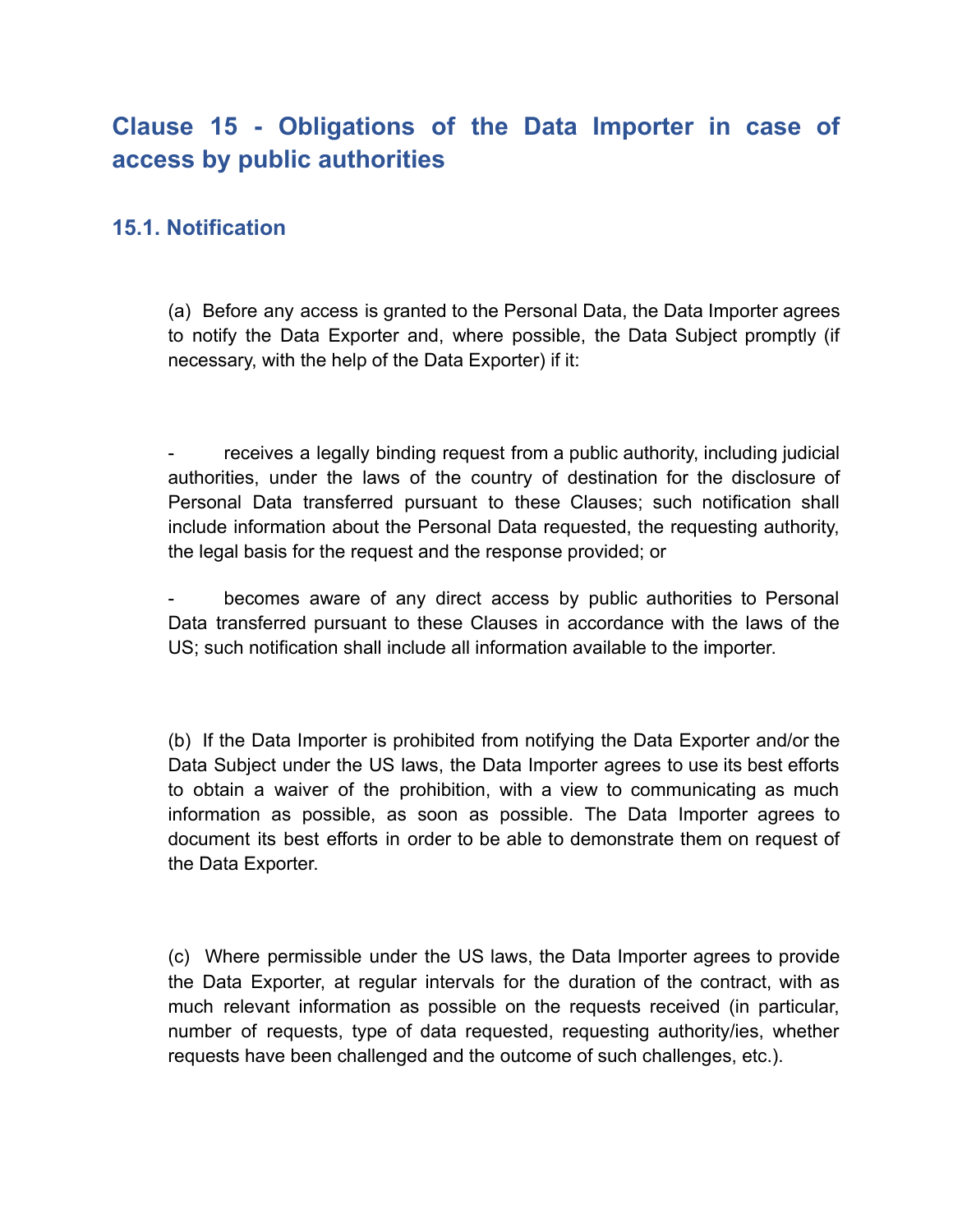(d) The Data Importer agrees to preserve the information pursuant to paragraphs (a) to (c) for the duration of the contract and make it available to the competent Supervisory authority on request.

(e) Paragraphs (a) to (c) are without prejudice to the obligation of the Data Importer pursuant to Clause 14(e) and Clause 16 to inform the Data Exporter promptly where it is unable to comply with these Clauses.

#### **15.2. Review of legality and data minimization**

(a) The Data Importer agrees to review the legality of the request for disclosure, in particular whether it remains within the powers granted to the requesting public authority, and to challenge the request if, after careful assessment, it concludes that there are reasonable grounds to consider that the request is unlawful under the US laws, applicable obligations under international law and principles of international comity. The Data Importer shall, under the same conditions, pursue possibilities of appeal. When challenging a request, the Data Importer shall seek interim measures with a view to suspending the effects of the request until the competent judicial authority has decided on its merits. It shall not disclose the Personal Data requested until required to do so under the applicable procedural rules. These requirements are without prejudice to the obligations of the Data Importer under Clause 14(e).

(b) The Data Importer agrees to document its legal assessment and any challenge to the request for disclosure and, to the extent permissible under the laws of the country of destination, make the documentation available to the Data Exporter. It shall also make it available to the competent Supervisory authority on request.

(c) The Data Importer agrees to provide the minimum amount of information permissible when responding to a request for disclosure, based on a reasonable interpretation of the request.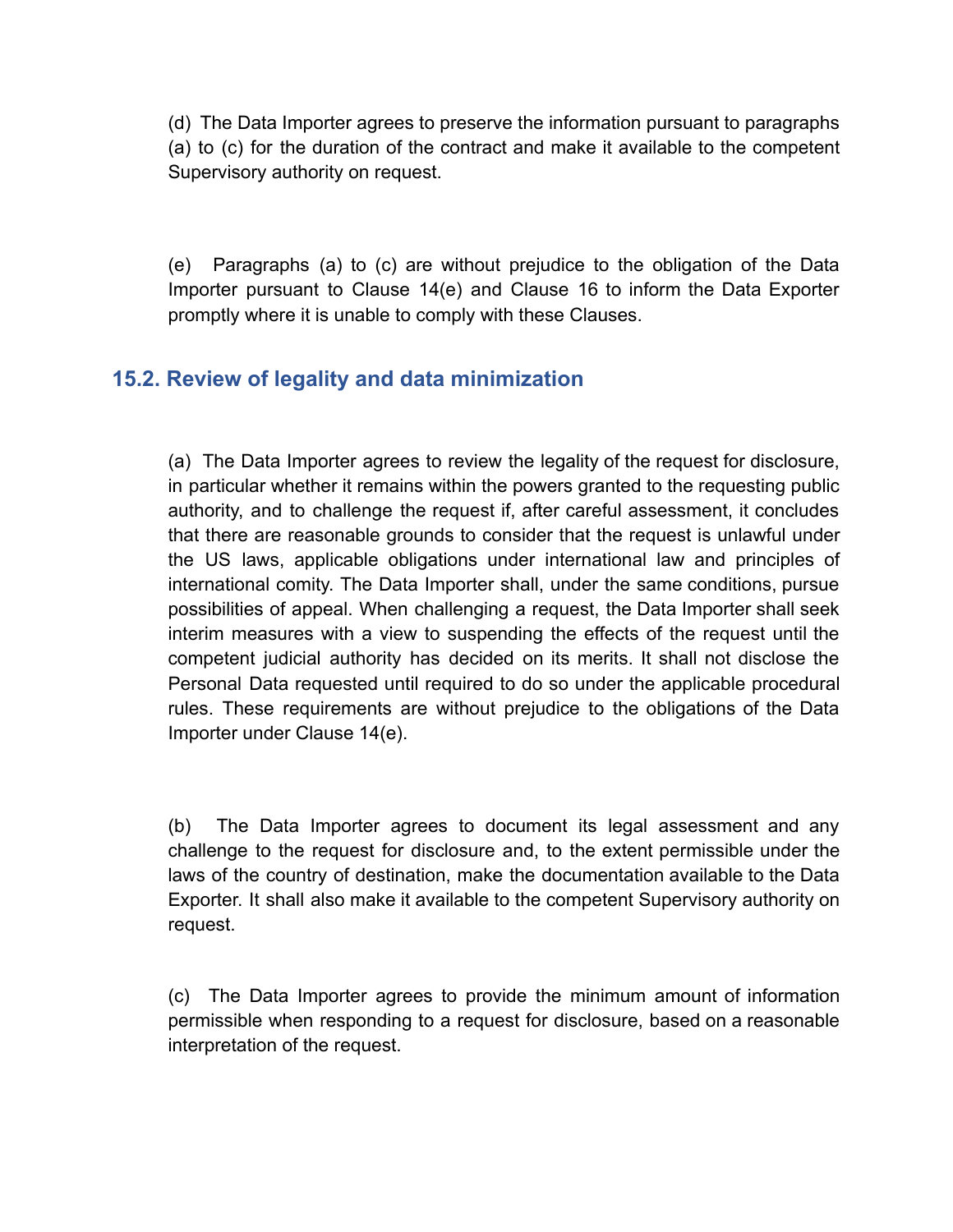## **Clause 16 - Non-compliance with the Clauses and termination**

(a) The Data Importer shall promptly inform the Data Exporter if it is unable to comply with these Clauses, for whatever reason.

(b) In the event that the Data Importer is in breach of these Clauses or unable to comply with these Clauses, the Data Exporter shall suspend the transfer of Personal Data to the Data Importer until compliance is again ensured or the contract is terminated. This is without prejudice to Clause 14(f).

(c) The Data Exporter shall be entitled to terminate the contract, insofar as it concerns the Processing of Personal Data under these Clauses, where:

- the Data Exporter has suspended the transfer of Personal Data to the Data Importer pursuant to paragraph (b) and compliance with these Clauses is not restored within a reasonable time and in any event within one month of suspension;

- the Data Importer is in substantial or persistent breach of these Clauses; or

the Data Importer fails to comply with a binding decision of a competent court or Supervisory authority regarding its obligations under these Clauses.

In these cases, it shall inform the competent Supervisory authority of such non-compliance. Where the contract involves more than two Parties, the Data Exporter may exercise this right to termination only with respect to the relevant Party, unless the Parties have agreed otherwise.

Parties will follow the procedure laid out in section 10 of the DPA with respect of the deletion and/or return of the Personal Data.

(d) Either Party may revoke its agreement to be bound by these Clauses where: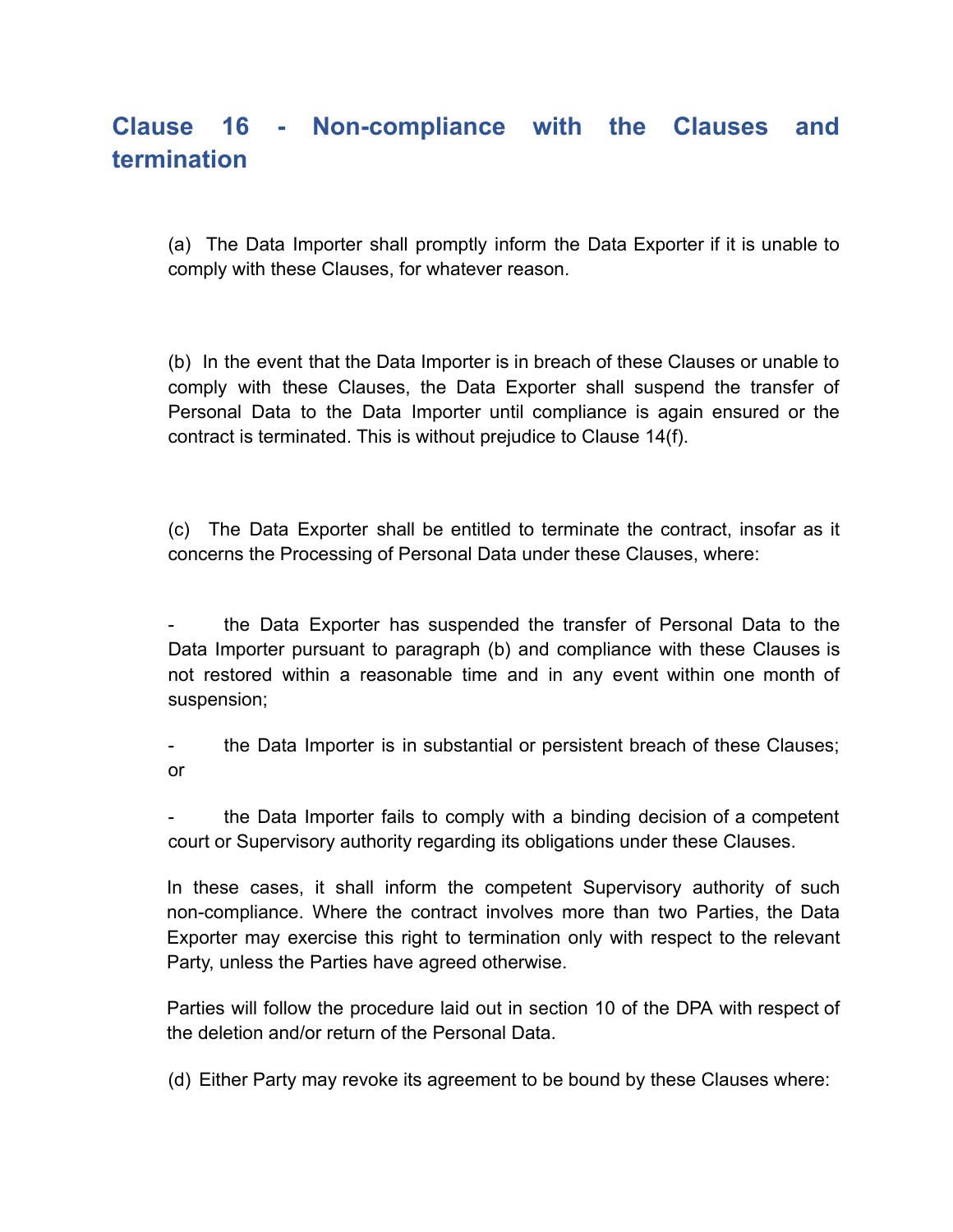- the European Commission adopts a decision pursuant to Article 45(3) of the GDPR that covers the transfer of Personal Data to which these Clauses apply; or

the GDPR becomes part of the legal framework of the country to which the Personal Data is transferred. This is without prejudice to other obligations applying to the Processing in question under the GDPR.

## **Clause 17 - Governing law**

These Clauses shall be governed by the law of the country set forth in DPA, or if such law does not allow for third-party beneficiary rights, then the law of New Hampshire.

## **Clause 18 - Choice of forum and jurisdiction**

(a) Any dispute arising from these Clauses shall be resolved by the courts of an EU Member State. The Parties agree that those shall be the courts of (please specify Member State).

(b) A Data Subject may also bring legal proceedings against the Data Exporter and/or Data Importer before the courts of the Member State in which he/she has his/her habitual residence. The Parties agree to submit themselves to the jurisdiction of such courts.

# **Appendix 2 - Supplementary Contractual and Organisational Measures**

This Appendix forms part of the Clauses. In addition to the measures laid out in the Clauses and in the DPA, including the technical measures listed in section 4 of the DPA, the Parties have agreed to put in place the following contractual measures.

- Contractual measures: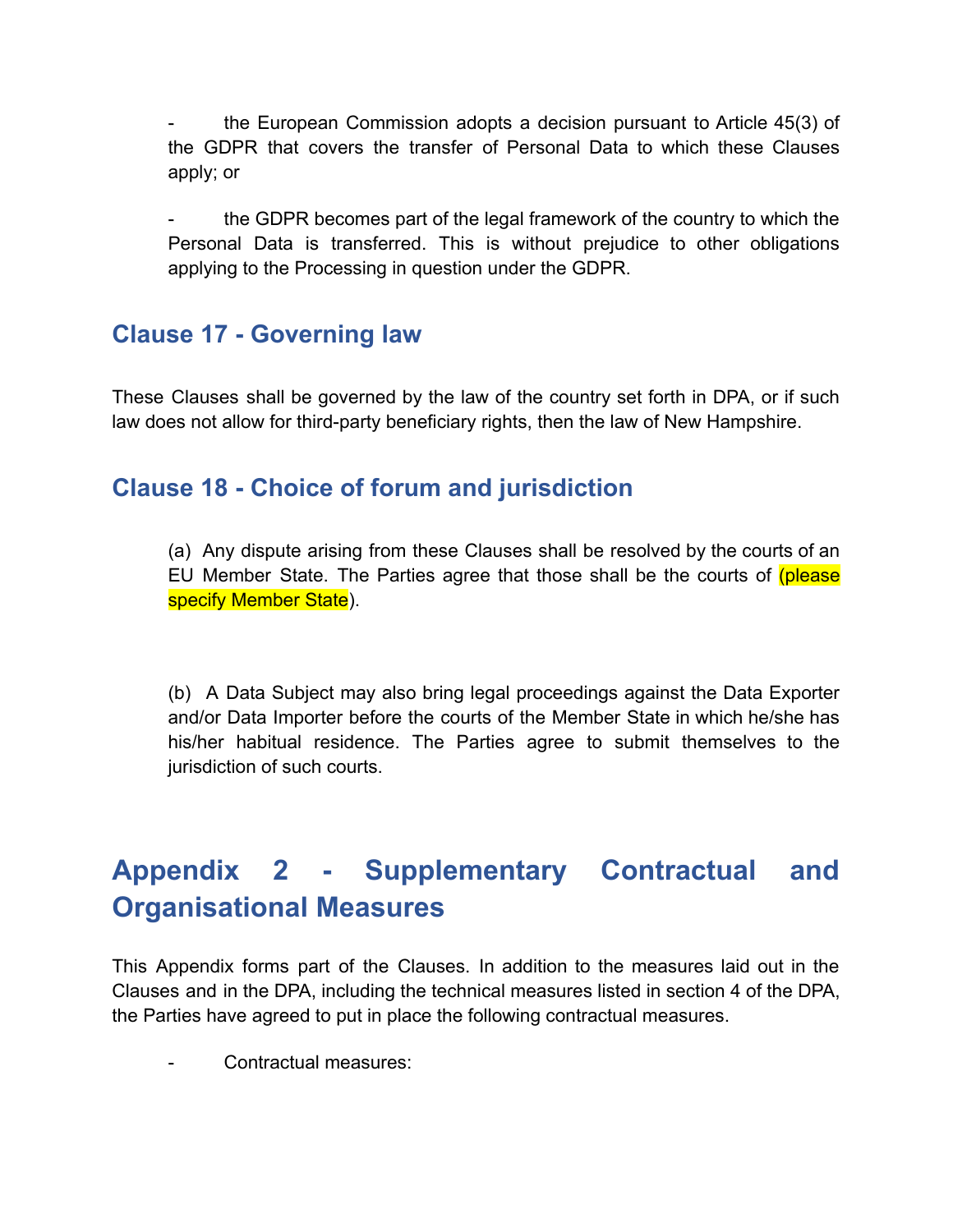The Data Importer agrees to monitor any legal or policy developments that might lead to its inability to comply with its obligations, and promptly inform the Data Exporter of any such changes and developments, and if possible, ahead of their implementation to enable the Data Exporter to recover the data from the Data Importer.

In case the Data Importer receives a request from public authorities to cooperated on a voluntary basis, the Data Importer will first seek the express or implied consent of the exporter and/or the Data Subject.

To the extent permissible under the US law, the Data Importer will notify promptly the Data Subject of the request or order received from the US public authorities, or of the importer's inability to comply with the contractual commitments, to enable the Data Subject to seek information and an effective redress

- Organizational measures:

The Data Importer has adopted internal policies with clear allocation of responsibilities for data transfers, reporting channels and standard operating procedures for cases of covert or official requests from public authorities to access the data.

It has also developed specific training procedures for personnel in charge of managing requests for access to Personal Data from public authorities

Finally, the Data Importer agrees to document and record the requests for access received from public authorities and the response provided, alongside the legal reasoning and the actors involved (e.g., if the exporter has been notified and its reply, the assessment of the team in charge of dealing with such requests, etc.). These records are made available to the Data Exporter.

The Parties hereby agree to be bound by the terms of this Agreement as set forth above and as of the completion of signing this Agreement.

[Client Legal Name]

Signature:

Title: